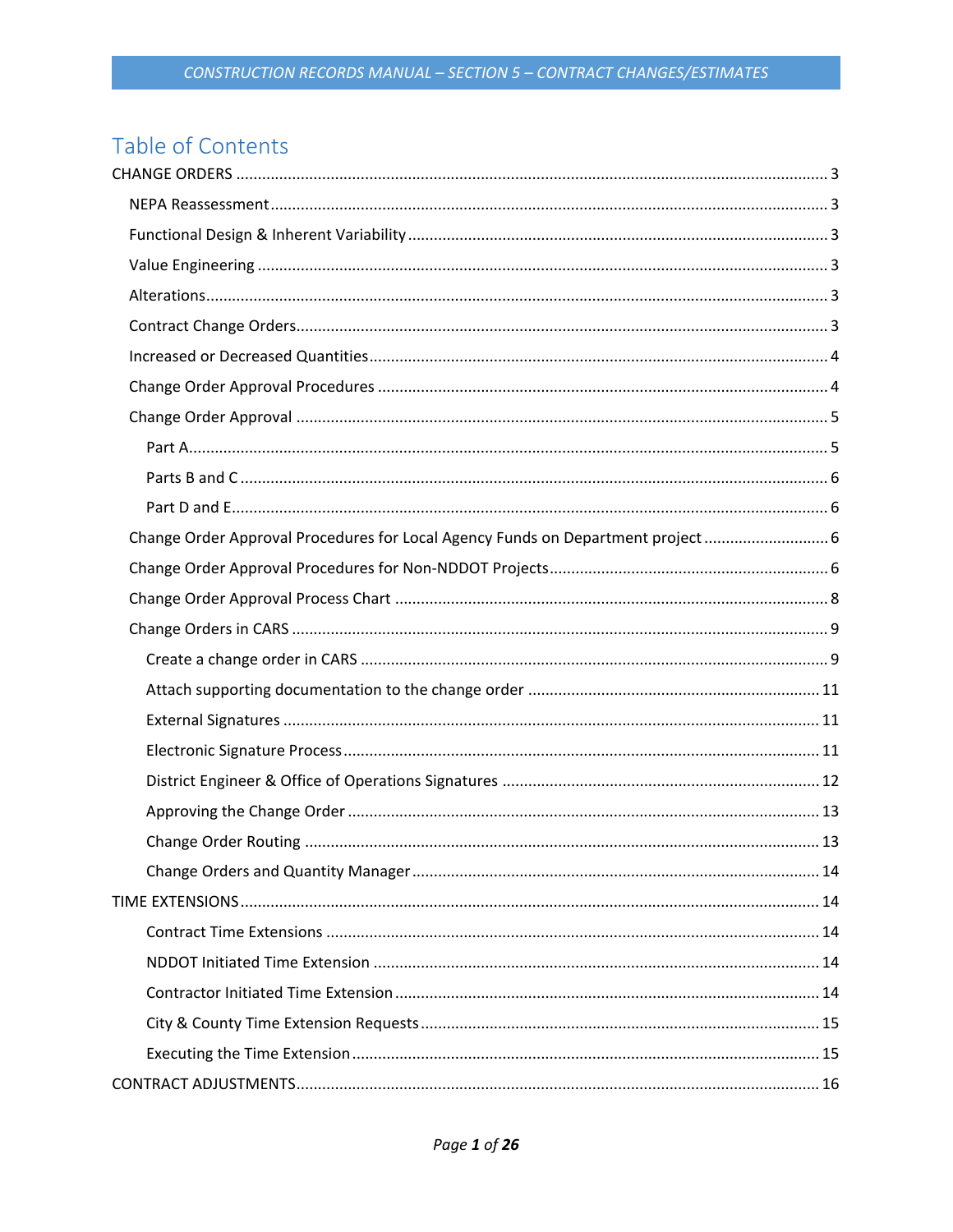# CONSTRUCTION RECORDS MANUAL - SECTION 5 - CONTRACT CHANGES/ESTIMATES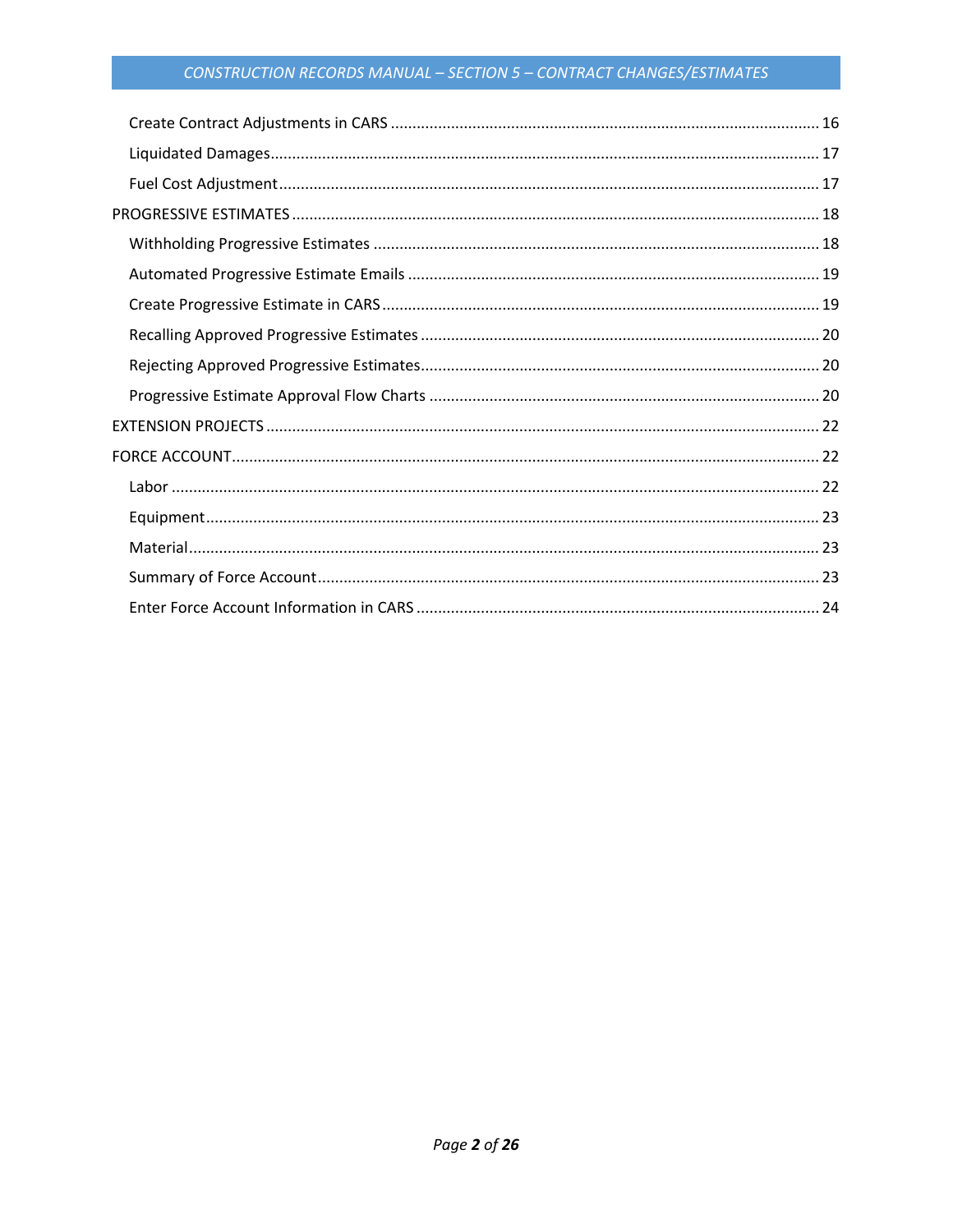# <span id="page-2-0"></span>CHANGE ORDERS

It is the contractor's responsibility to construct the project according to the requirements of the plans, special provisions and specifications as originally drawn and written unless the project is revised by approved written change orders.

Section 104 of the Standard Specifications allows the DOT to modify the plans and terms of the contract by changes, additions or deletions to properly complete the work planned under the contract.

Contract changes are alterations or revisions of the plans and quantities of work, deletion of work items found unnecessary during construction or extra work required to properly complete the project.

#### <span id="page-2-1"></span>NEPA Reassessment

All potential change orders must be reviewed to assess any changes that affect the conditions of environmental notes, or modify any environmental permits or associated mitigation. Change orders involving these items must be coordinated with the original registrant and/or environmental document author.

# <span id="page-2-2"></span>Functional Design & Inherent Variability

Change orders also need to be reviewed and assessed for any changes that are outside of inherent variability or result in a functional design change. These types of change orders need to be sealed, signed, and dated by the original registrant. See Chapter 1 Section 9 of the Design Manual for more information.

# <span id="page-2-3"></span>Value Engineering

Change orders containing Value Engineering must be submitted for review to ETS – Technical Services before they are signed by the Project Engineer.

# <span id="page-2-4"></span>Alterations

Alterations on the contract include changes made in the plans or plan quantities, revision of the method of measurement for pay quantities, deletion of items of work or extra work determined necessary during construction due to unforeseen circumstances or to make a beneficial improvement to the project. These alterations will require a written change order.

# <span id="page-2-5"></span>Contract Change Orders

A contract change order is a written supplemental agreement executed between the contractor and the DOT which provides for the performance of modifications to the contract such as changes in plans, specifications, special provisions or plan quantities. A contract change order would also be created for changes in the construction of the project necessary to satisfactorily complete the work.

The effect of the change order on contract time will be addressed on all change orders whether an adjustment to time is made or not. Section 108.06 of the Standard Specifications provides guidelines when determining a time adjustment on the change order. Justifiable increases or decreases in contract time should be included in the change order whenever the number of days can be determined with reasonable certainty. When the amount of contract time cannot be determined at the time the change order is created, the option stating that the contract time 'may be revised if the work affects/affected the controlling operation' should be used.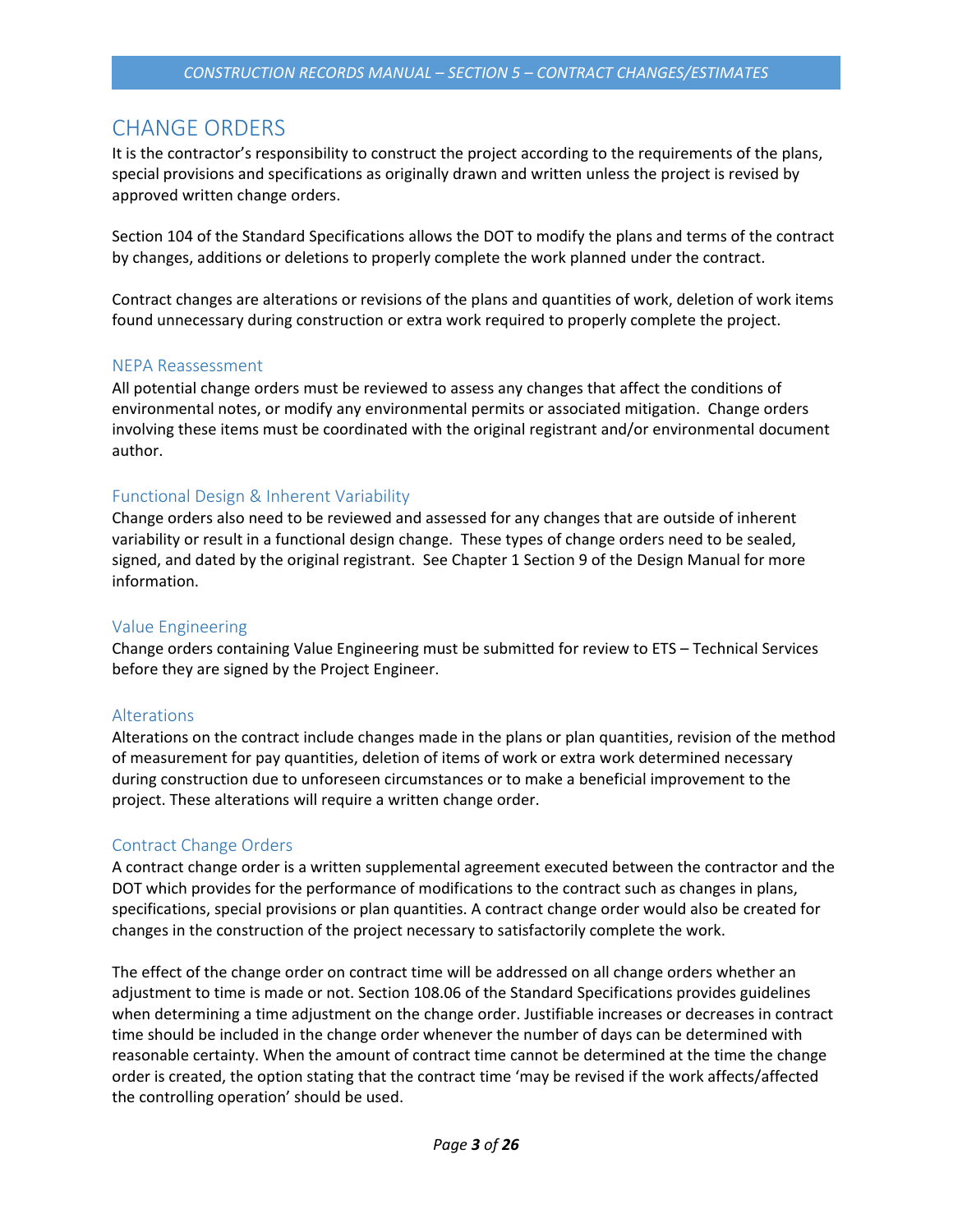When preparing a change order, you will be required to include a detailed explanation of the change to the contract including quantities affected, items added and the reasons for the change to the project.

Justification for unit prices on the change order must be adequately explained and documented. Change orders should be prepared under the presumption that the approval authorities may not be as familiar with the details of the work as the engineer.

A change order must be self-explanatory and must incorporate sufficient detail to assist the approval authority in evaluation of the change order. Justification for unit prices on change orders needs to receive special emphasis by the project engineer and the district. Change orders must provide adequate documentation to establish a basis for unit costs before the appropriate authority approves the change order.

The list of Annual Average Bid Prices can be used to compare against unit prices submitted by the contractor. You may also require the contractor to submit a breakdown of costs as justification for the unit price submitted.

### <span id="page-3-0"></span>Increased or Decreased Quantities

The quantities of any item of work on a project may vary from the original plan estimate. The specifications provide protection for both the owner and the contractor by allowing an adjustment of the contract unit price when the quantity of a major work item is increased or decreased by more than 25 percent from the original contract quantity. Any adjustments of the contract unit price will be made by change order. These adjustments are governed by Section 104 of the Standard Specifications.

A change order is not required for normal increases or decreases in contract item quantities that occur in the completion of the project or to delete minor bid items that were not required on the project. A change order is also not required for those items adjusted by provisions in the specifications such as deducts for failing materials.

# <span id="page-3-1"></span>Change Order Approval Procedures

Work added to the project by change order should not be started by the contractor until the change order has been created and has been signed by the contractor, the project engineer and all other required approval authorities.

When conditions dictate that the extra work begin without delay and the work is estimated to be beyond the project engineer's approval authority, verbal approval for the change order may be obtained so the work can progress. The change order document should be created and signatures obtained as soon as possible. Work on a change order item can be started before a change order has been created if:

- 1. A delay in starting the work would jeopardize life, property or result in environmental damage
- 2. A delay in starting the work would result in delay damages to the contractor or the DOT
- 3. A fully executed change order will be processed for approval as soon as possible.

If higher approval authorities disagree with the project engineer's decision and direct the work to stop, all work performed to that point will be paid for under the terms of Section 109.03 E Force Account. The project records of the contractor's labor, equipment and materials used to perform the work must be kept with enough detail to allow accurate payment.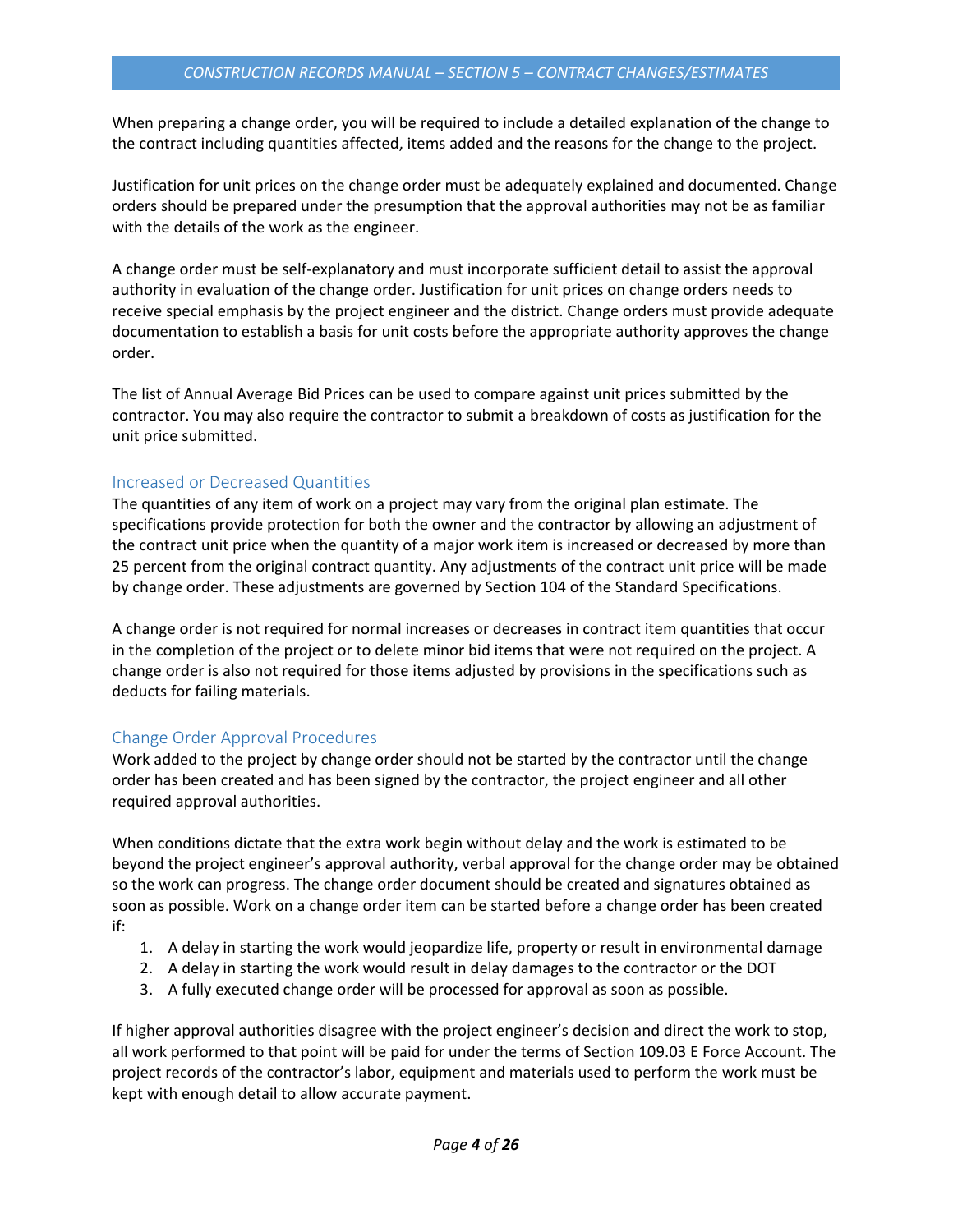On change orders with non-participating items added, signatures will also be obtained from the owner responsible for the costs i.e., city, county, park district, etc.

# <span id="page-4-0"></span>Change Order Approval

Change order approval authority is determined by the monetary amount of the change order, amount of days requested, and/or the reason for the change order. The Change Order Approval Process Chart shows the required approval authority for various types of change orders and monetary amounts. Parts A though E are described as follows:

### <span id="page-4-1"></span>Part A

The Project Engineer has final change order approval authority for the change orders listed in Part A if the following conditions are not exceeded:

- 1. Cumulative change order increase or decrease up to \$10,000
- 2. Any single contract pay item with an increase or decrease up to \$10,000
- 3. Force Account up to \$10,000
- 4. A time extension up to five working days

A Team Leader has final change order approval authority for the change orders listed in Part A if the following conditions are not exceeded:

- 1. Cumulative change order increase or decrease up to \$20,000
- 2. Any single contract pay item with an increase or decrease up to \$20,000
- 3. Force Account up to \$20,000
- 4. A time extension up to five working days

The District Engineer has final change order approval authority for the change orders listed in Part A if the following conditions are not exceeded:

- 1. Cumulative change order increase or decrease up to \$100,000
- 2. Any single contract pay item with an increase or decrease up to \$100,000
- 3. Force Account up to \$100,000
- 4. A time extension up to fifteen working days

The Office of Operations Director has final change order approval authority for the change orders listed in Part A if the following conditions are not exceeded:

- 1. Cumulative change order increase or decrease up to \$500,000
- 2. Any single contract pay item with an increase of decrease up to \$500,000
- 3. Force Account up to \$500,000
- 4. A time extension over fifteen working days

Change Orders over \$500,000 will be signed by the Office of Operations Director but will require verbal approval from the Deputy Director for Engineering.

When local agency approval is required, the change order must also be signed by a representative of that agency.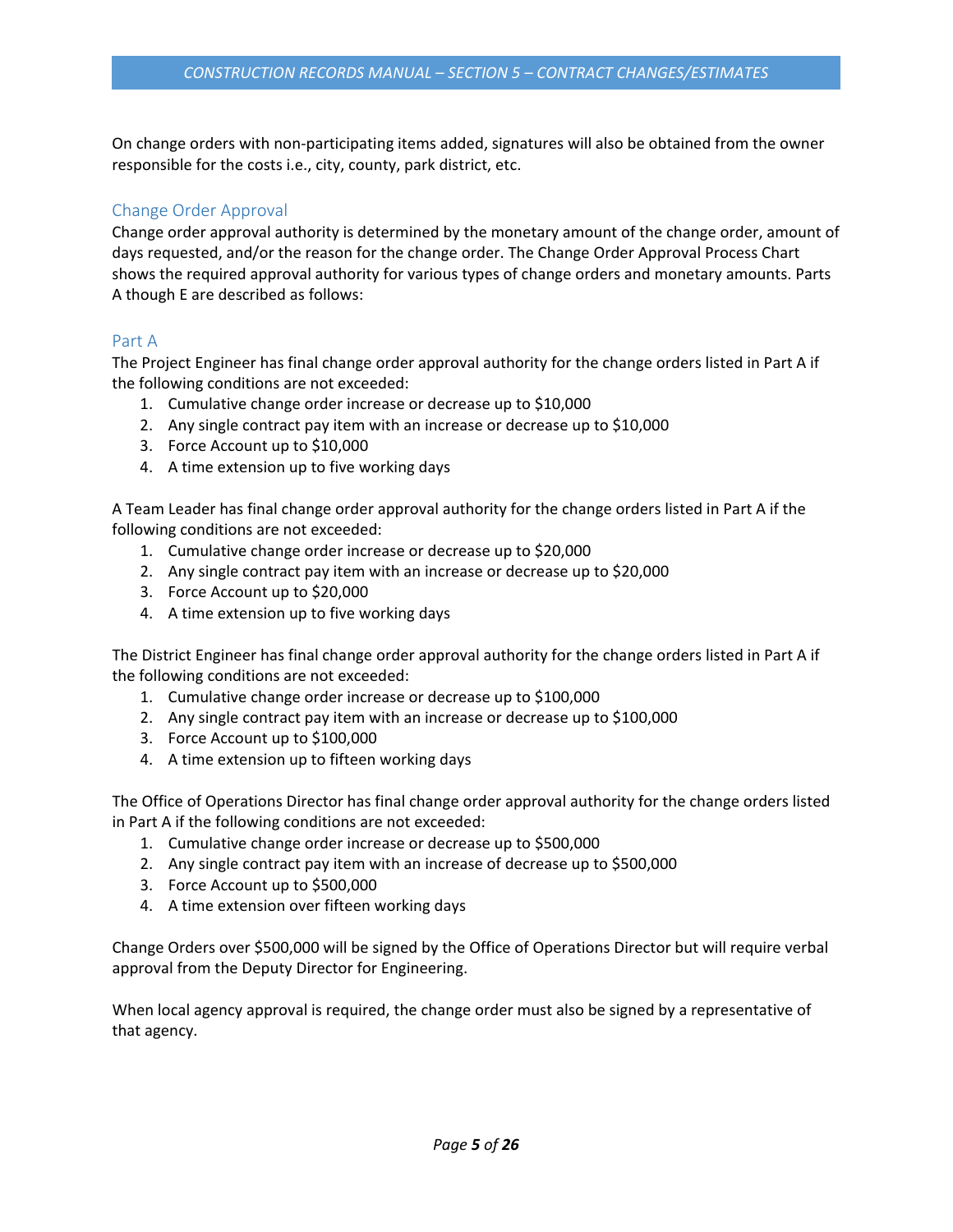### <span id="page-5-0"></span>Parts B and C

Change orders described in Part B 'Structural design changes' and Part C 'Changes in specifications' require Department approval at the Office of Operations level as shown in the approval chart.

#### <span id="page-5-1"></span>Part D and E

Change orders described in Part D 'Environmental Commitments' and Part E 'Emergency Relief' require Department approval at the Office of Operations level as shown in the approval chart.

#### <span id="page-5-2"></span>Change Order Approval Procedures for Local Agency Funds on Department project

On some Department projects, there is local public agency funding (ie, city, county) in addition to the federal or state funding.

Change orders for work that only has local public agency funds associated with it do not require a "Recommendation of Approval" or "Approval" by either the District Engineer or Office of Operations, regardless of the amount or reason for the change order.

These change orders shall be signed by the contractor, approved by the Project Engineer and signed by the local public agency official.

If a change order contains a combination of federal/state funded work and local public agency funded work, then the change order approval shall follow the outlined change order approval process in this manual.

If there is a change to the contract time as a result of the change order, then the change order approval shall follow the outlined change order approval process in this manual.

#### <span id="page-5-3"></span>Change Order Approval Procedures for Non-NDDOT Projects

On Non-NDDOT project without federal aid, the owner's authorized representative such as a city, county, park district, etc. will approve change orders. The DOT does not review these change orders for approval.

On Non-NDDOT project with federal aid, the owner and/or the owner's authorized representative will approve the change order. Change orders that have non-participating items must be approved by the owner responsible for the costs.

The Department will review change orders that exceed any of the following criteria to determine if the costs are eligible for federal aid. These are:

- 1. Cumulative increase or decrease greater than \$10,000
- 2. Any single contract pay item with an increase or decrease greater than \$10,000
- 3. A Force Account greater than \$10,000
- 4. A time extension greater than five working days

The District Engineer and, if required, the Director of Operations, will review and approve these change orders for federal aid eligibility. The approval authority of the District Engineer and Director of Operations for federal aid eligibility is the same as the authority provided on Department projects and detailed in the [Change Order Approval Process Chart.](#page-7-0)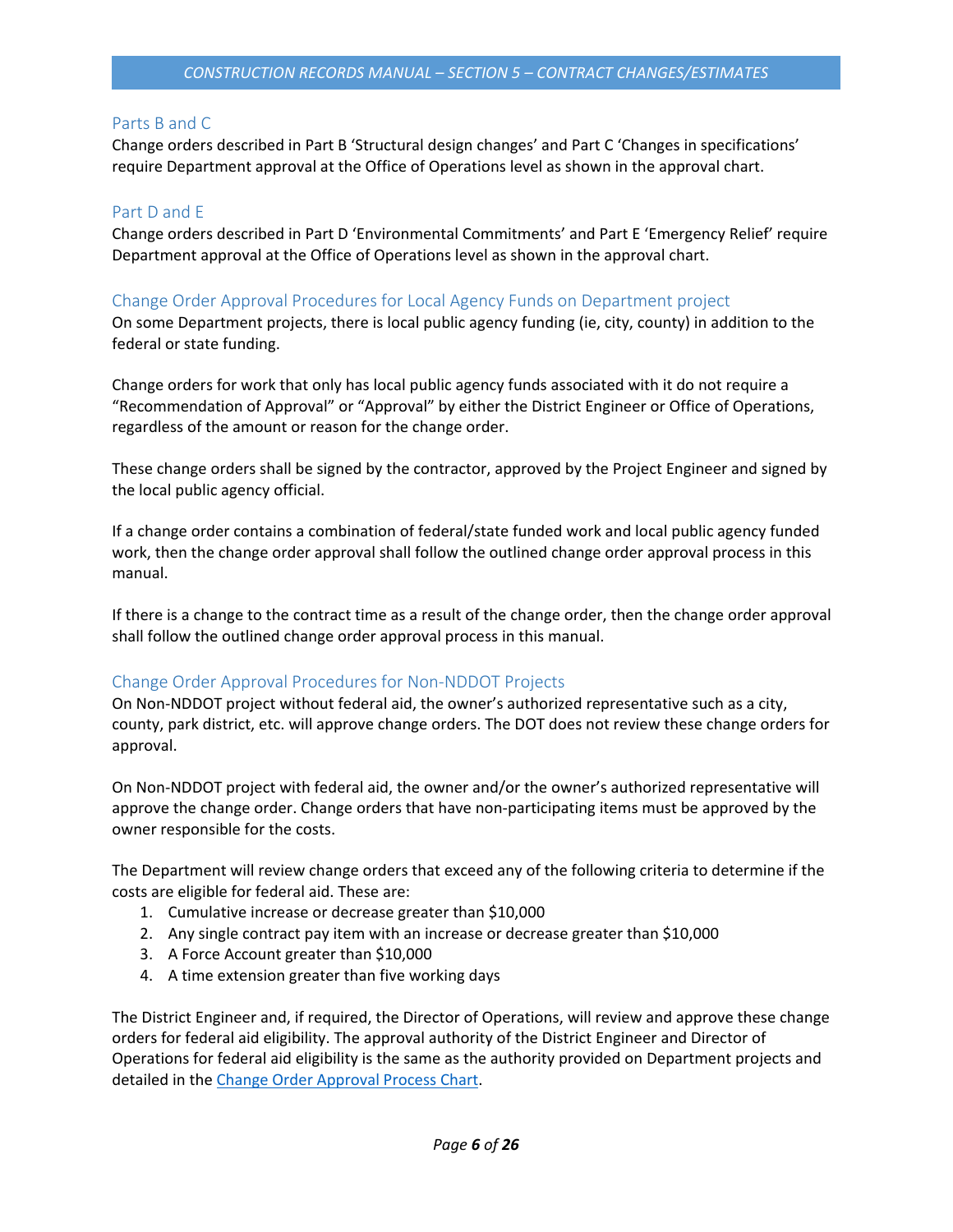If the federal funds authorized in the cost participation agreement with the local agency are exceeded and no federal funds are available for any change order, the local agency will assume the total cost of the change order.

If the federal aid participation on the project is limited and the limit is reached, the NDDOT will no longer review and approve subsequent change orders for federal aid eligibility. The owner will be responsible for those extra costs.

Changes to emergency relief (ER) projects that affect the scope identified in the Detailed Damage Inspection Report (DDIR) must have prior FHWA concurrence. Normal overruns and underruns plus routine change orders on ER project should be processed according to procedures previously defined.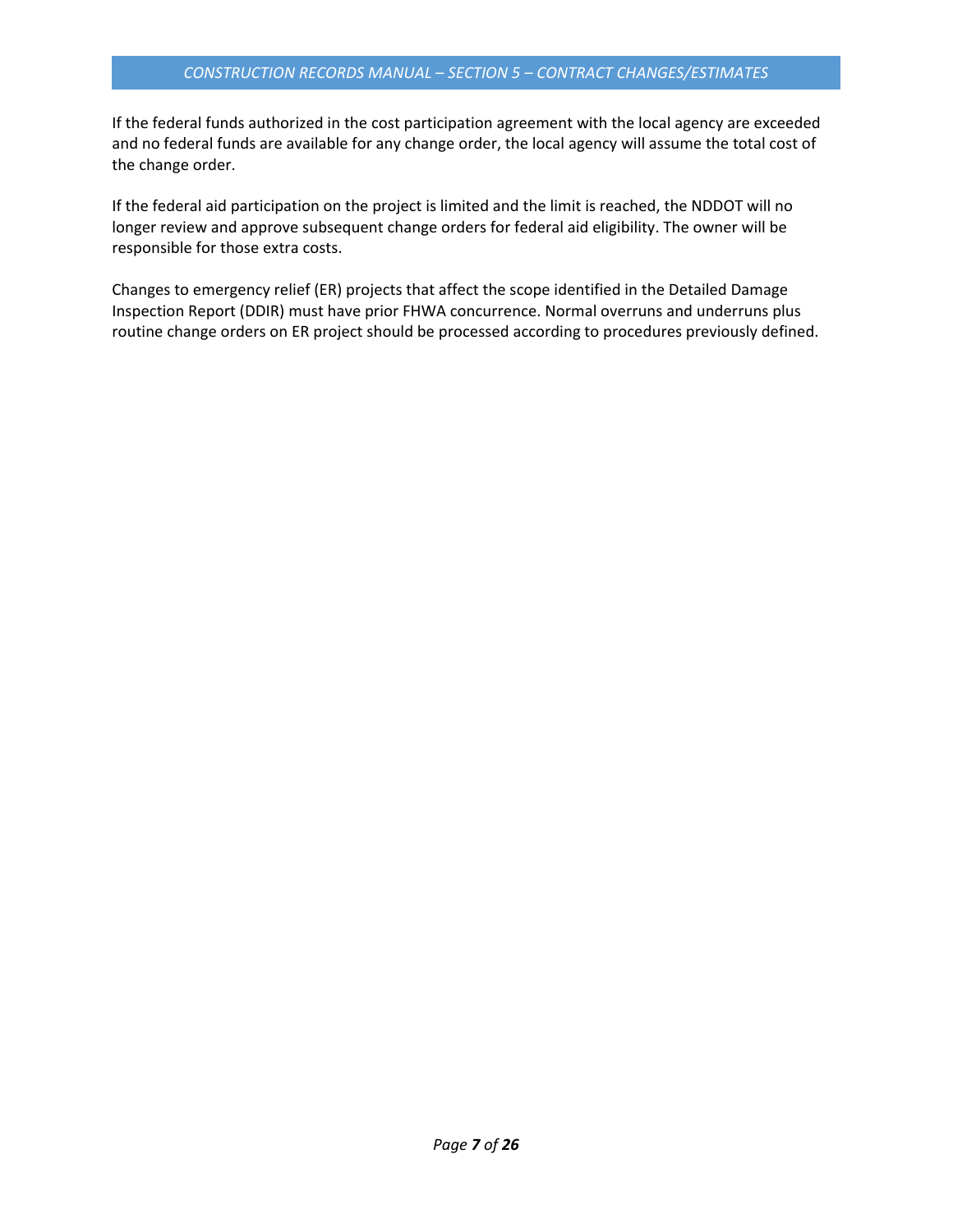#### Change Order Approval Process Chart

<span id="page-7-0"></span>

| <b>REASON FOR CHANGE ORDER</b>                                                                                                                 | <b>CHANGE ORDER PARAMETERS</b>                                                                           | <b>FINAL APPROVAL AUTHORITY</b>            |
|------------------------------------------------------------------------------------------------------------------------------------------------|----------------------------------------------------------------------------------------------------------|--------------------------------------------|
| A. All reasons except those listed in items B. through E. including:<br>Changes in contract documents.                                         | Costs up to $$10,000$ .<br>Time extensions up to 5 working days. <sup>2</sup>                            | Project Engineer                           |
| Extra work within the scope of the contract.<br>For establishing the basis of payment or time<br>adjustments for work affected by the changes. | Costs up to $$20,000.1$<br>Time extensions up to 5 working days. <sup>2</sup>                            | Team Leader <sup>3</sup>                   |
|                                                                                                                                                | Costs up to \$100,000. $1$<br>Time extensions over 5 working days up to<br>15 working days. <sup>2</sup> | District Engineer <sup>3</sup>             |
|                                                                                                                                                | Costs up to \$500,000. <sup>1,4</sup><br>Time extensions over 15 working days. <sup>2</sup>              | <b>Office of Operations Director</b>       |
| B. Structural Design Changes.                                                                                                                  | All                                                                                                      | Office of Operations Director <sup>3</sup> |
| C. Changes in specifications, including materials specifications.                                                                              | All                                                                                                      | Office of Operations Director <sup>3</sup> |
| D. Changes that affect the "Environmental Commitments" where<br>the environmental action needs to be reassessed.                               | All                                                                                                      | Office of Operations Director <sup>3</sup> |
| E. Emergency Relief (ER) Projects                                                                                                              | All                                                                                                      | NDDOT approval in accordance with A.       |
|                                                                                                                                                | Scope Change                                                                                             | Federal Highway Administration             |

- 1. Cost thresholds can be an increase or decrease to the original cost. The costs are cumulative, not net:
	- (An increase of \$80,000 and decrease of \$70,000 = \$150,000 final approval authority required)
- 2. Calendar to working days conversion: [working days = (calendar days requested) × (working days specified to be charged per week) ÷ 7].
- 3. Verbal approval of the final approval authority is required prior to the start of change order work and prior to obtaining the Contractor's signature on the Change Order.
- 4. Change Orders over \$500,000 will be signed by the Office of Operations Director but will require verbal approval from the Deputy Director for Engineering.
- 5. If not authorized to sign as final approval authority, need to sign "Approval Recommended" before going to the next authority.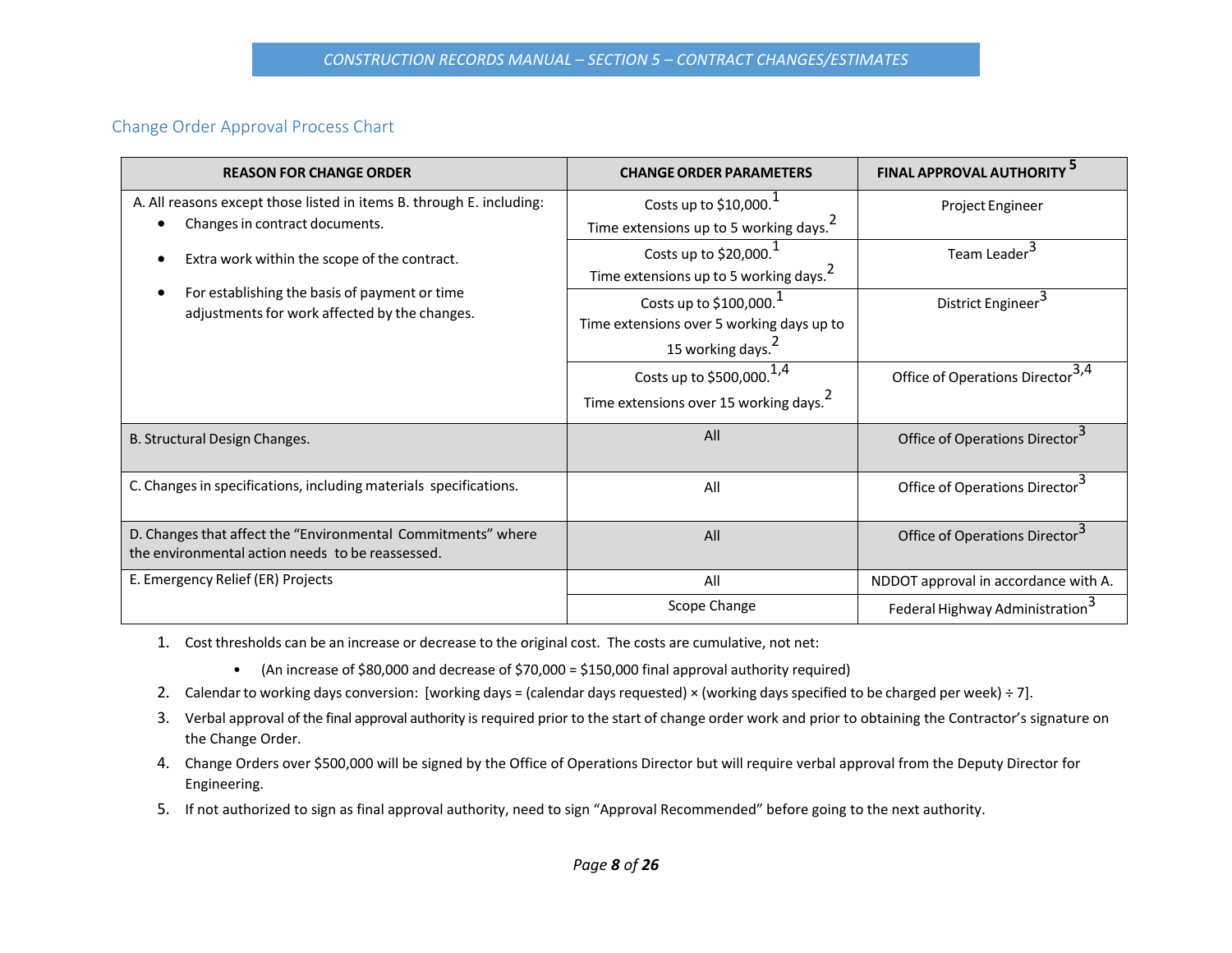# <span id="page-8-0"></span>Change Orders in CARS

When entering change order data into CARS, you will be required to choose a change order reason from the drop down list on the Change Order Maintenance page. The choices are as follows:

- 1. Design changes
- 2. Structural design changes
- 3. Changes in specifications
- 4. Environmental commitments
- 5. Major changes in project limits
- 6. Emergency relief
- 7. Emergency relief scope change

You will also be required to pick a Category and Sub-Category for the change order items. The subcategories are different for each category. The categories and sub-categories will be used to track the types and amounts of change orders during the construction season and produce a report. The categories and their sub-categories are listed below.

- 1. Design Changes
	- a. Plan error/omission
	- b. Work due to unknown condition
	- c. Design change to improve the project/public interest
	- d. Design change to provide equal or greater product for less cost
	- e. Work done to correct error in the field
	- f. Value Engineering Proposal
- 2. Specification Changes
	- a. Equal or better product for less cost
	- b. Unable to construct/supply what was specified
	- c. Original specifications were not suitable for project
- 3. Contract Administration Issue
	- a. Price deductions
	- b. Resolution of Notice of Intent or Claim
	- c. Haul Road Related Issues
	- d. Fuel Cost Adjustments
	- e. Partnering
- 4. Other
	- a. This category is used when the change order item does not fit in any of the other categories. The project engineer will be required to enter a short description for the subcategory.

The recommended approval personnel will be shown on the Change Order Approval page. The approval level is based on the change order reasons, the monetary amounts on the change order and the time extensions approved in the change order.

# <span id="page-8-1"></span>Create a change order in CARS

1. From the Main Menu, click on the Change Order link. The Change Order Selection page is displayed. Any change orders created previously will be displayed in descending order and separated by subproject. The change order number, date created, change order reason and approval status are shown.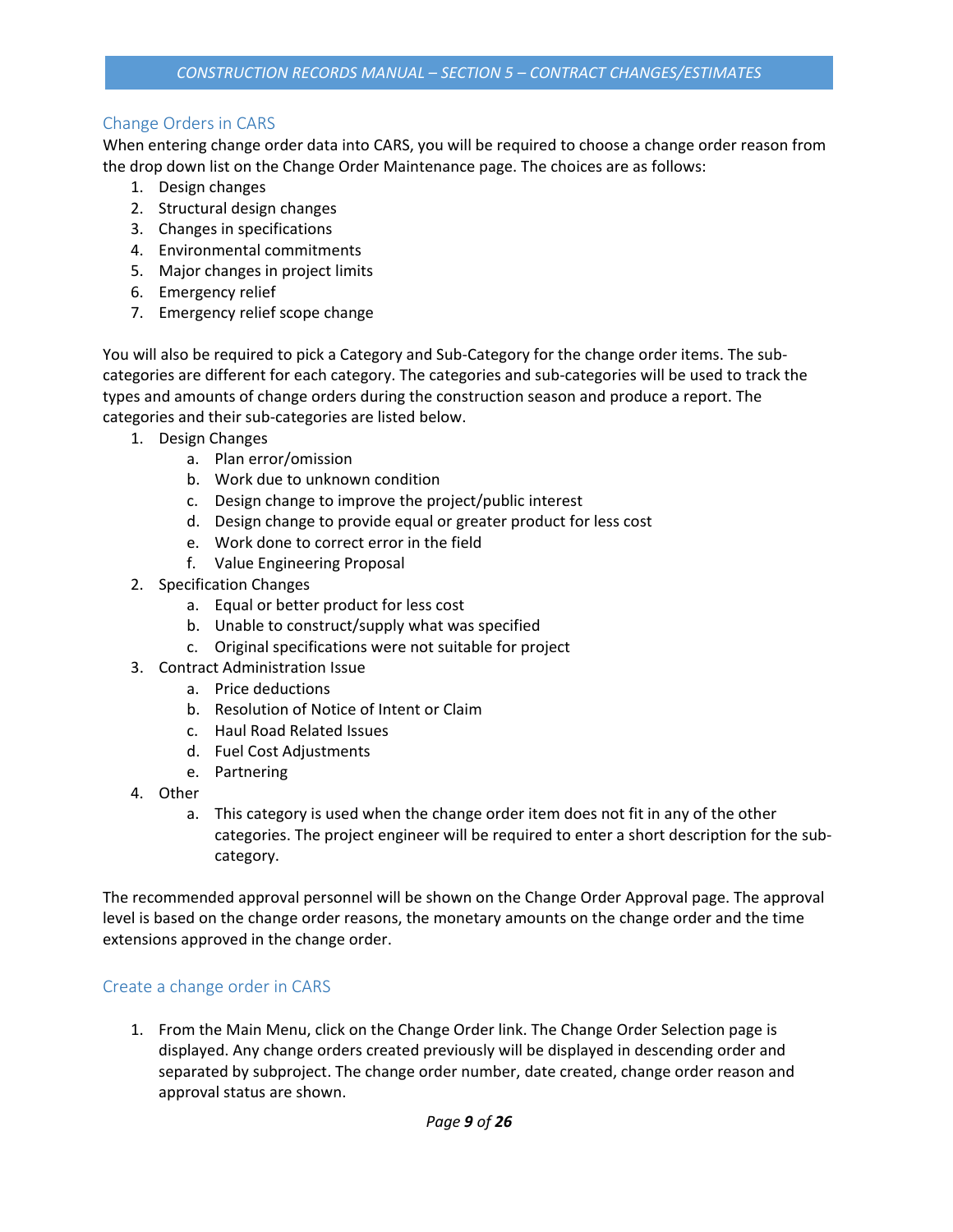- 2. To create a new change order, click on the Add Change Order link. The Change Order Maintenance page is displayed.
- 3. A change order number is assigned and the date you are creating the change order is displayed.
- 4. The Reason drop down box has seven general categories which are used along with dollar amounts to determine approval authority. Pick the one that best describes why the change order is being created.
- 5. Pick one of the choices in the Contract Time Change drop down box. If a change is being made in the contract time, enter the increase or decrease in the Calendar Days text box.
- 6. A short description of the change order work can be entered in the Remarks text box. The Remarks entered here are used for identification of the change order in the Change Order Summary management report. They are also displayed on the Change Order after the Explanation of Change.
- 7. Enter a narrative of the change being made in the Explanation of Change text box. Additional details such as price breakdown and correspondence from the contractor may be attached to the hard copy change order.
- 8. Click on the Save and Continue button. The Change Order Spec/Code List is displayed.
- 9. Click on the Add Spec Code button. The Change Order Spec/Code Maintenance page is displayed.
- 10. Enter the Spec and Code for the item being added, if known. The spec and code can also be determined two ways:
	- a. Click on the Annual Average Bid Price Report link. The Bid Opening Reports page from the DOT website will open in a separate window. Go to the drop down box under Annual Average Bid Price and click on the report year. The Annual Average Bid Price list will open and you can browse the list for the item to be added if you are adding an item with a valid spec and code.
	- b. If you know the specification number for the item to be added but are not sure of the code, type the spec number in the text box and click on the Search button. A list of all valid items for that spec number will be opened. Click on the link for the item to be added and the code number will be filled in.
- 11. Enter the unit price and quantity.
- 12. Click in one of the radio buttons to mark the item Participating or Non-Participating.
- 13. In the Category drop down box, pick one of the options. If the item doesn't fall into the design change, specification change or contract administration issue options, choose the Other category and enter a short description in the Other text box.
- 14. In the Sub-Category drop down box, pick the subcategory that best describes the change order item.
- 15. If the item added by change order doesn't have a valid spec and code (one not found in the list), you will be required to enter the following information:
	- a. Enter a short description in the Description text box. For example, you are adding a force account on the change order and are using 109/0180 for the spec and code. Enter 'Force Account #1' in the description text box.
	- b. Pick the unit for the item being added.
	- c. If the item being added will be recorded on a mix bitumen report, concrete paving report, test piling/piling report or haul sheet, pick the spec/code group that applies from the drop down list. This allows the change order item to be added as a choice for these reports.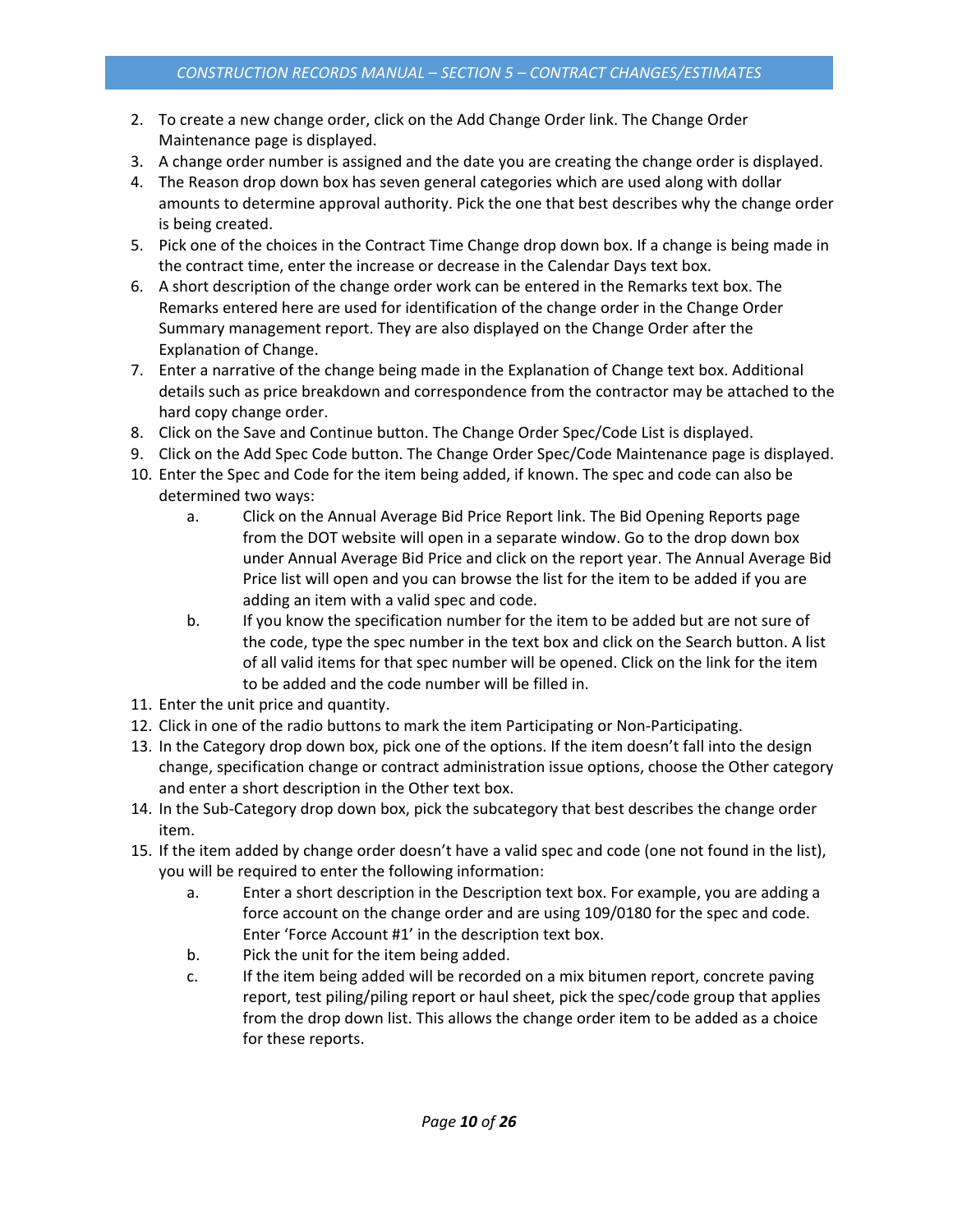- 16. Click on the Save and Add New button to enter additional items for the change order. Clicking on the Save button will return you to the Change Order Spec/Code List. From this page, you can click on the Add Spec Code button to enter additional items for the change order.
- 17. The Change Order report can be printed from several places in the change order screens.
	- a. From the Change Order Selection page, click on the Report link.
	- b. From the Change Order Maintenance page, click on the Save and Run Report button.
	- c. From the Change Order Spec/Code List page, click on the Run Report button.

After all the information has been entered and saved, the change order will be displayed on the Change Order Selection page and it will be shown as 'Not Approved' in the Approval column. A printed report will be used to gather signatures for all external signers (people without CARS access.) The remaining signatures will be obtained using the electronic signature process in CARS.

### <span id="page-10-0"></span>Attach supporting documentation to the change order

Supporting documentation is attached to the change order using the Files link on the main change order selection screen. Files can be added to the change order at any time prior to beginning the electronic signature process. Files can also be deleted prior to beginning the electronic signature process. If a change to a file is necessary after starting the electronic signature process, then the signatures must be reset and the signature process restarted after making the file changes.

There are currently three options available to label file attachments in the drop down menu next to the Browse button. It is important to select the correct document description because this selection becomes the document's "Subject/Title" in Filenet. The options are:

- 1. Cost Justification: Internal Cost Justification
- 2. Support Document: Supporting documents such as pictures, invoices, or correspondence
- 3. External Signed Change Order: Used to upload the signed change order after receiving all external signatures

#### <span id="page-10-1"></span>External Signatures

External Signers are people who do not have access to CARS such as the Contractor, a County Engineer, or a Park Board President. These people will physically sign the change order. All external signatures must be obtained on the change order prior to beginning the electronic signature process.

- 1. Obtain all external signatures
- 2. Click on the "Files" link in the Documentation column on the change order selection screen
- 3. Attach the externally signed change order to the change order by browsing to the location of the file.
- 4. Select "External Signed Change Order" from the drop down menu
- 5. Click "Save"

#### <span id="page-10-2"></span>Electronic Signature Process

After the externally signed change order has been entered into CARS, the external signatures must be entered into the electronic change order:

- **1.** Click on "Signatures" link on the main change order selection screen.
- **2.** The Contractor will be automatically populated as a required external signature.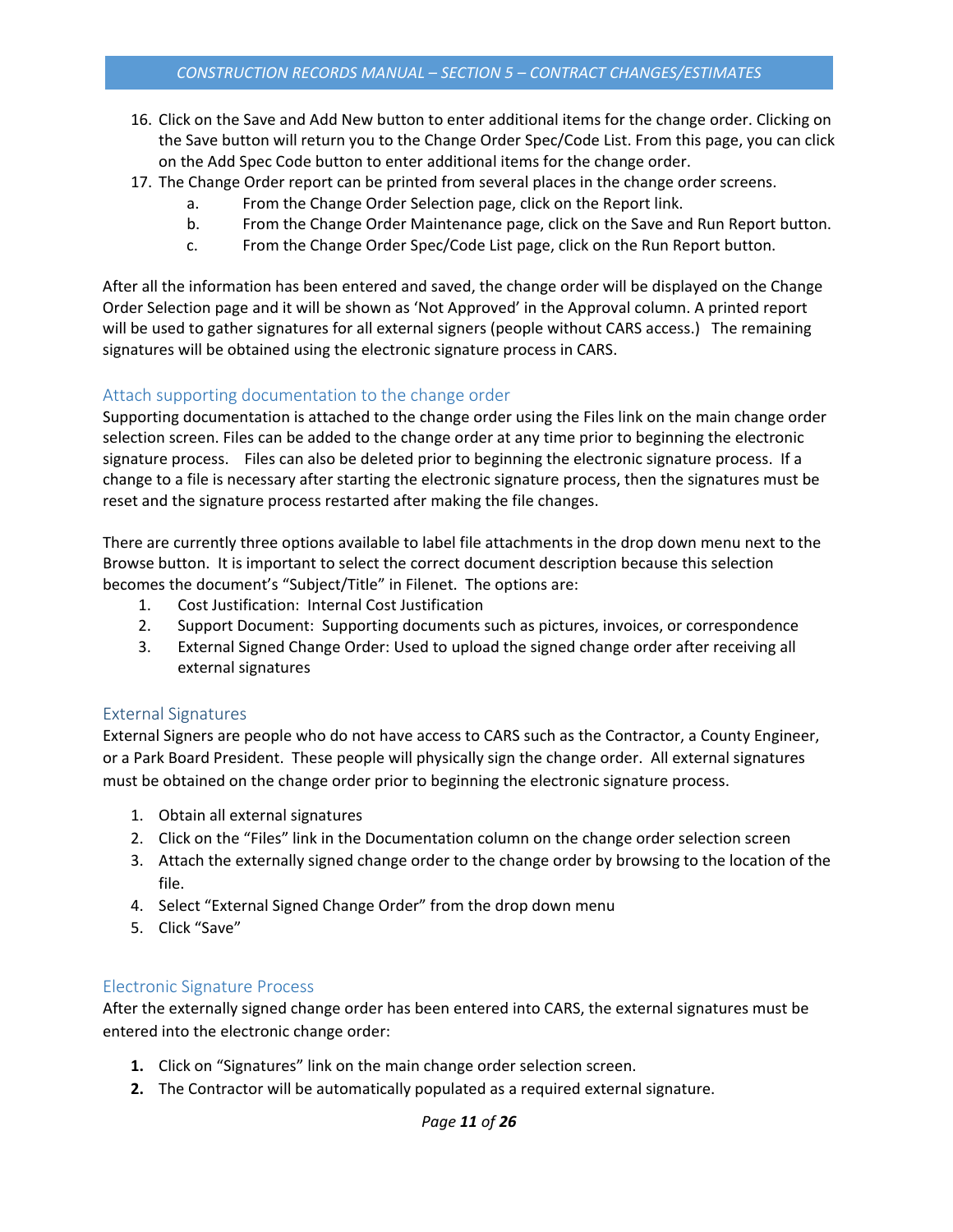**3.** Add additional external signatures, such as city or county representatives, by using the "Add External Signer" & "Add Custom Signer" buttons. Each entity which signed the change order externally should be represented by an external signature line. Each signature will be populated into the final electronic version of the signed change order.

Electronic signers are signers who will sign the change order using CARS. The Project Engineer, Team Leader, District Engineer representative, and Office of Operations representative's signatures are obtained electronically in CARS. The recommended approval personnel will be shown at the top of the electronic signature screen. This is based on the dollar amount and change in time entered for the change order. Add each signer to the signature queue in order of approval authority.

- 1. Add all necessary Electronic Signers to the queue by selecting a signer from the "Electronic Signature" drop down menu and clicking "Add Electronic Signer". The signers must be added in order of approval authority, starting with the Project Engineer.
- 2. Click "Save & Start Signatures Process".
- 3. Add the date of external signatures by selecting the date each entity signed the change order from the calendar next to the external entity. If multiple external signatures were obtained, all dates must be entered prior to clicking 'Save External Signatures.'
- 4. Click "Confirm" to confirm that all external signatures have been received and the signed report has been entered into Filenet. After clicking "Confirm", options become available to Reset, Reject, or Sign the change order.
- 5. The Project Engineer signs the change order by clicking the "Sign" button. Each time the change order is signed electronically, an email is automatically sent to the next signer in the signature queue which notifies them of a change order which requires their signature.

# <span id="page-11-0"></span>District Engineer & Office of Operations Signatures

After the change order is signed by the Team Leader the change order becomes available for the District Engineer's review. The District Engineer and Office of Operations users review the change order using the "Change Order Signature Overview" link located on the CARS main menu in the Maintenance column.

Any change orders which are awaiting signature will be shown in the list as shown below:

PCN: 17427 Subproject: 2-GRADING, SURFACING, STORM DRAI... Change Order #: 26 Reviewed: Yes

The "Reviewed" field (Yes/No) is indicating whether the change order has been reviewed by the Assistant Construction Engineer.

To sign the review and sign the change order:

- 1. Click the "**+**" sign to expand the change order for review. The change order report, supporting documentation, and other information are available from this screen.
- 2. Select "Reject" or "Apply Signature". If the change order is rejected, an email is automatically sent to the Project Engineer and the process is restarted.
- 3. When the change order is signed by the District representative, an automated email is sent to Office of Operations (if applicable) which notifies them of a change order awaiting approval.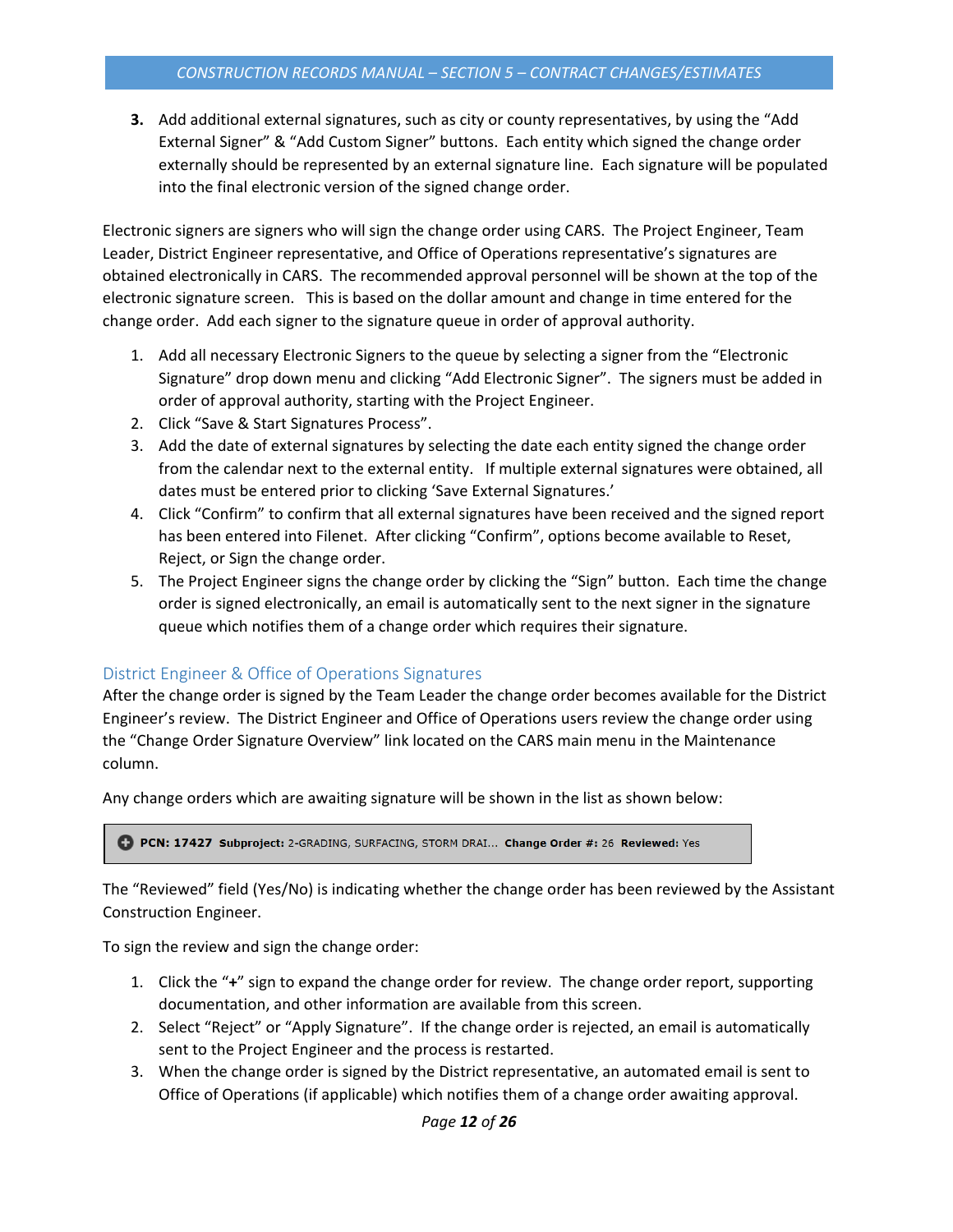4. The change order now appears in the queue for the Office of Operations.

# <span id="page-12-0"></span>Approving the Change Order

After the final approval authority has signed the change order, the Project Engineer will receive an email stating that all electronic signatures have been received. After the final signature, the "Approve Change Order" check box becomes available to be checked by the Project Engineer.

Make the Change Order approved by:

- 1. From the Main Menu, click on the Change Order link. The Change Order Selection page is displayed.
- 2. Click on the Not Approved link for the change order to be approved. The Change Order Approval page is displayed.
- 3. Click on the Approve Change Order check box.
- 4. Click on the Save button. You will be returned to the Change Order Selection page.

The change order will now show 'Approved' in the Approval column and the change order items will be added to Quantity Manager in spec and code order with the original contract items. The information entered for the change order can be edited or deleted as long as it has not been marked approved. Once the change order is marked approved, the information can only be viewed.

All change orders regardless of amounts are subject to review at any time for proper expenditure of Federal funds. Sometimes a change order is processed and approved and it is determined later by the FHWA or the NDDOT that all or part of the change order is non-participating. The project engineer will be informed about the funding change. A change order will be created deleting the participating item or items and adding them back to the project as non-participating items.

# <span id="page-12-1"></span>Change Order Routing

Construction Services is automatically notified when the change order is approved by the Engineer. The individual files which make up the change order are compiled into one file and entered into Filenet by Construction Services Division. After the combined file is entered into Filenet, the Signed Report becomes available on the project's change order selection screen.

The Engineer should confirm that all necessary files (Original Contractor Signature, E-Signature Change Order, Cost Justification, etc.) are included in the final Signed Report. After confirming that all files were compiled correctly, the original documents which made up the change order can be disposed of. It is no longer necessary to send the original documents to Construction Services as long as the Electronic Signature process was followed.

In the rare case where a change order is executed outside the CARS electronic signature process, the original copies of fully executed change orders shall be forwarded to the Construction Services Division for recording, processing, and distribution, regardless of the approval level.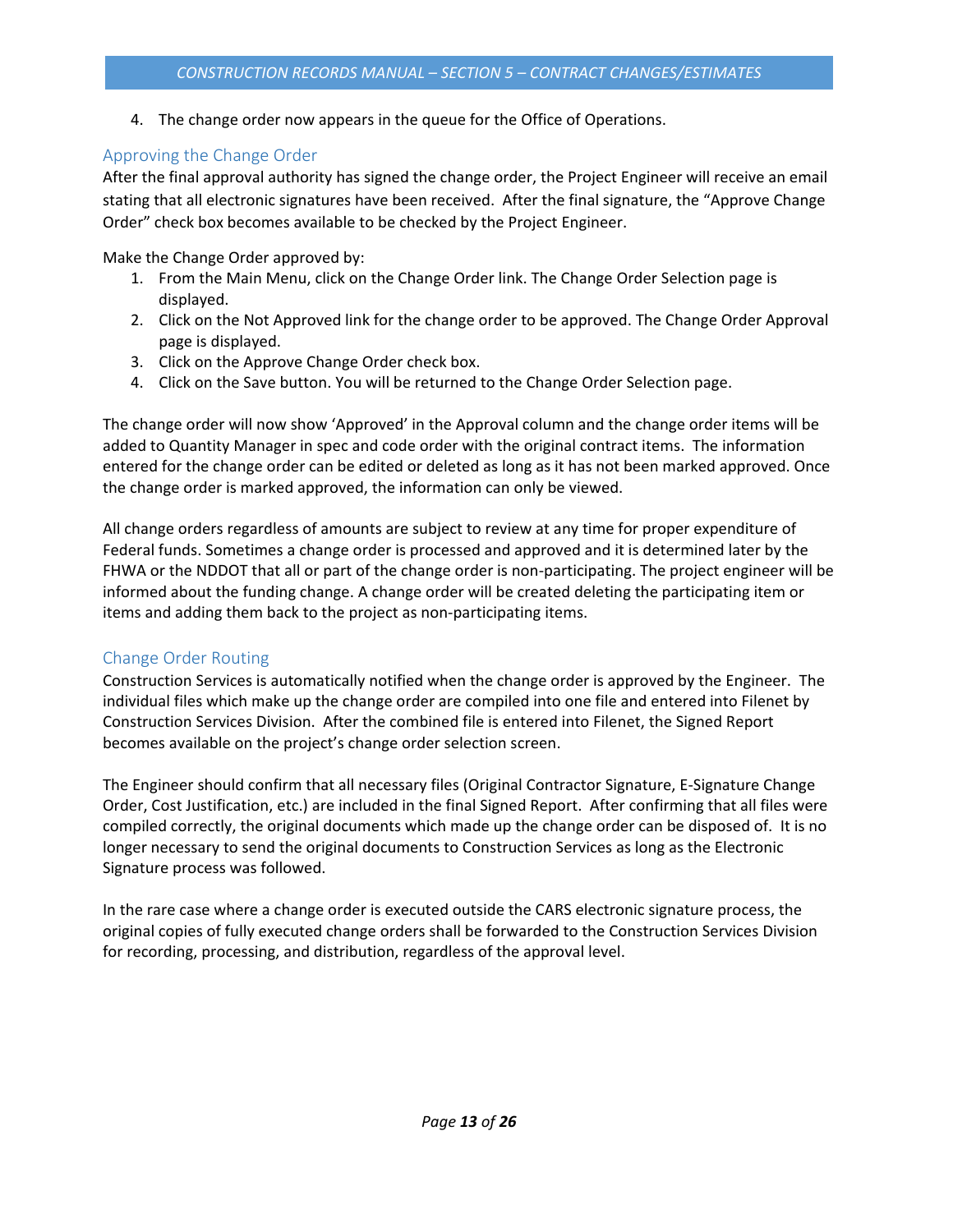#### *CONSTRUCTION RECORDS MANUAL – SECTION 5 – CONTRACT CHANGES/ESTIMATES*

### <span id="page-13-0"></span>Change Orders and Quantity Manager

When a change order modifies the quantity of an item, the quantity displayed in Quantity Manager will be revised and an \* will be placed next to the revised quantity.

When a change order modifies the price of an item, the displayed price will not change on Quantity Manager, but an \* will appear next to it, notifying the user that there are multiple prices available.

# <span id="page-13-1"></span>TIME EXTENSIONS

### <span id="page-13-2"></span>Contract Time Extensions

The Project Engineer is responsible for addressing contract time adjustments. Section 108.06 of the Standard Specifications and any supplemental specifications provide for the adjustment of contract time under certain conditions. The NDDOT or the contractor may initiate an adjustment of the contract time.

# <span id="page-13-3"></span>NDDOT Initiated Time Extension

All change orders involving added work and compensation will address contract time whether an adjustment is made or not. Section 108.06 of the Standard Specifications provides guidelines for determining time adjustments. Justifiable increases or decreases in contract time should be included in contract change orders whenever the amount of contract time involved can be determined with reasonable certainty. When creating a change order in CARS, the Project Engineer is given three options to address contract time which are:

- 1. No change
- 2. May be revised if the work affects/affected the controlling operation
- 3. Will increase/decrease by Calendar or Working days.

If a time extension is necessary for some reason other than additional work or compensation, the extension shall be addressed by the Project Engineer with a change order. The change order must state the increase or decrease in contract time and the reason for it.

# <span id="page-13-4"></span>Contractor Initiated Time Extension

The Contractor can request additional time by following Section 104.03 in the Specifications and submitting **SFN 14461** Request for Additional Time.

The Project Engineer will promptly review any time extension request received. The contractor must provide sufficient documentation and justification to support their position. A letter or email will be sent to the contractor to acknowledge that the request was received and if necessary, to ask for additional supporting information. If the request is the result of a suspension or delay, refer to Section 108.06 B of the Standard Specifications. If the contractor submits poor or no justification, the request may be denied based on the lack of submitted information.

District Administration and Construction Services Division should also be made aware of the request, depending on the amount of days requested. The approval authority for time extension requests is the same as for Change Orders. The Project Engineer can make the final determination for time extension requests of up to 5 days. Most District Administrations will want to be notified of all time extension requests, and be involved in drafting the response, regardless of the amount of days requested. The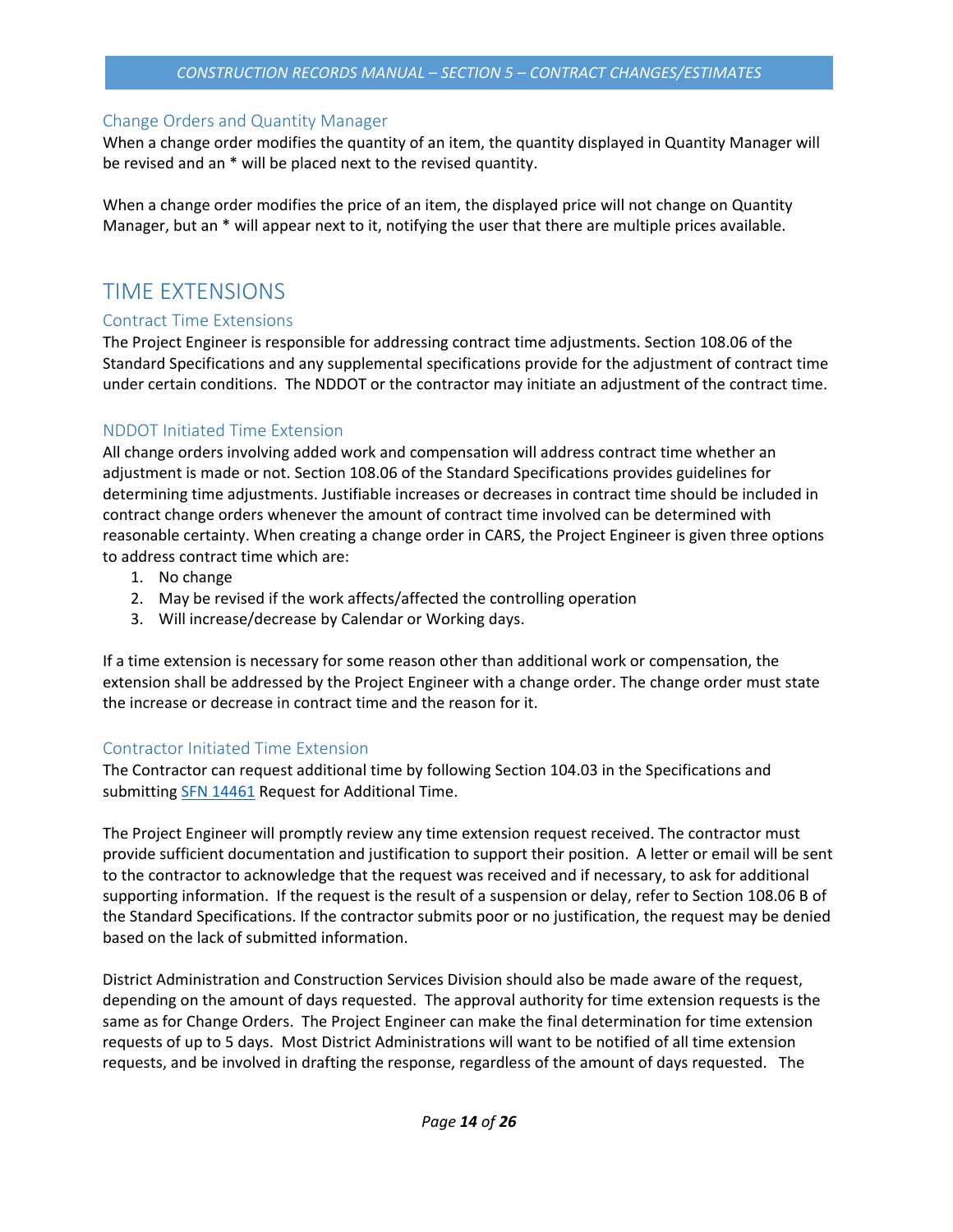District can approve time extension requests of up to 15 days. Construction Services Division should be notified of time extension requests of greater than 15 days.

After reviewing the time extension request, the Project Engineer must prepare a detailed report of the contractor-claimed delays. This report will be used internally to justify the decision on the time extension. It should be a separate document, not written on the time extension request form received from the contractor. This will be either:

- An internal justification detailing the reason for the Engineer's decision (For time extension requests within the Engineer's authority.)
- An internal recommendation for action (For time extension requests which require higher approval authority.)

For time extensions requiring a higher approval level, the Engineer will give their recommendation to their District-level reviewer.

The District will review the time extension and documentation, then write their own internal recommendation to the Office of Operations Director (if applicable.) This recommendation should also be made on an attached document, or added to the Project Engineer's document.

The Owner's Action section of SFN 14461 should only be filled out and signed by the person with final approval authority. This is the document that will be returned to the Contractor to notify them of the Owner's decision.

### <span id="page-14-0"></span>City & County Time Extension Requests

On local agency projects, the Engineer will work with the local agency to determine approval of the time extension. Time extensions should be documented & justified as described above for NDDOT projects. The NDDOT is responsible for reviewing local agency time extensions to determine federal aid eligibility.

The District will sign for federal aid eligibility on time extension requests < 15 days. The Office of Operations Director will sign for federal approval on time extension requests > 15 days.

It is recommended that the Engineer work with their local NDDOT District to determine whether the time extension will be eligible for federal aid prior to the local agency signing the Time Extension Request form & notifying the Contractor. The District can review the time extension, documentation, and justification to help determine whether the time extension will be eligible for federal aid.

#### <span id="page-14-1"></span>Executing the Time Extension

Ideally, the days granted in response to a time extension request will be included on a change order signed by the Contractor. The change order will contain language resolving the NOI or stating that this change order is complete compensation for the issue that caused the time extension. The benefit of resolving a time extension through a signed change order is that the Department can be sure the issue is resolved.

The NDDOT and Contractor will not always agree on the number of days to be granted in response to an issue, NOI, or time extension request.

Example Scenario: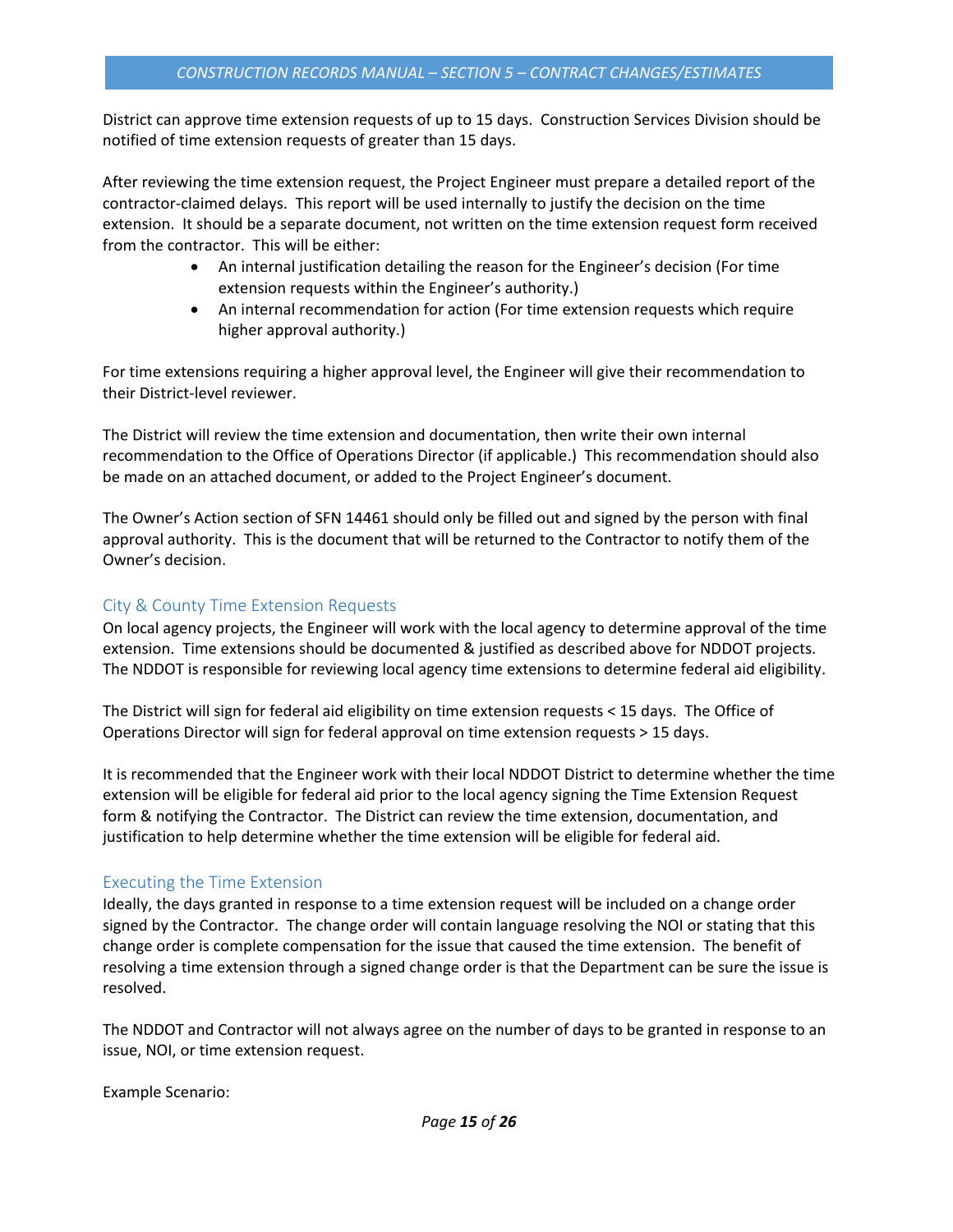A Contractor notifies the Engineer in accordance with 108.06 B. The Specifications are followed in regards to tracking the delay, but a disagreement arises regarding the number of days the Contractor was delayed. The Contractor requests 10 days on the time extension request form, but the Engineer can only justify 5 days.

In this case the District (since approval authority is based on the amount of days requested) fills out the Owner's Action section of the form. The NDDOT grants 5 days. As mentioned above, ideally, the 5 days would be included on a change order and signed by the contractor. In this case, the Contractor has stated they will not sign a change order which includes any less than 10 days.

Therefore, the completed SFN 14461 form is returned to the Contractor, notifying them of the NDDOT's decision to add 5 days. The 5 days are added to the contract and accounted for on SFN 5660: Contract Time for Completion. The completed and signed time extension request is entered into CARS/Filenet.

If the Contractor decides to further dispute the issue, they have the ability to file a claim in accordance with Specification 104.05.

# <span id="page-15-0"></span>CONTRACT ADJUSTMENTS

Contract adjustments are used to add bid items to the project when the unit price is established in the contract documents such as the Standard Specifications or the bidder's proposal for the project. Some examples of items commonly added to the project using the contract adjustment are deducts for failing materials, piling adjustments and bonus or deducts for contract items. Adding items using the contract adjustment is similar to adding items by change order but does not require approval signatures.

Some contract adjustments do not have a fixed unit price but are computed by using a formula set in the contract documents. Unit price adjustment computations must be included in the project records. These computations can be documented on the pay quantity report made out for the contract adjustment.

# <span id="page-15-1"></span>Create Contract Adjustments in CARS

To create a contract adjustment in CARS:

- 1. From the Main Menu, click on the Contract Adjustment link. The Contract Adjustment Selection page is displayed.
- 2. Click on the Add button to enter a new contract adjustment. The Contract Adjustment Maintenance page is displayed. Enter the following information:
	- a. Date
	- b. Enter the spec and code from the Spec & Code. Use the 'Search' & 'Standard Contract Adjustment' links to select the proper Spec & Code.
	- c. Enter the unit price and quantity for the adjustment.
	- d. Determine if the contract adjustment is participating or non-participating and click the appropriate radio button.
	- e. The Adjustment Description text box can be used to enter a short explanation of the contract adjustment. This will be displayed under the item name of the Contract Adjustment Selection page.
	- f. The Remarks text box is used to enter more information about the contract adjustment. For example, if a deduct for failing aggregate samples is being added to the project by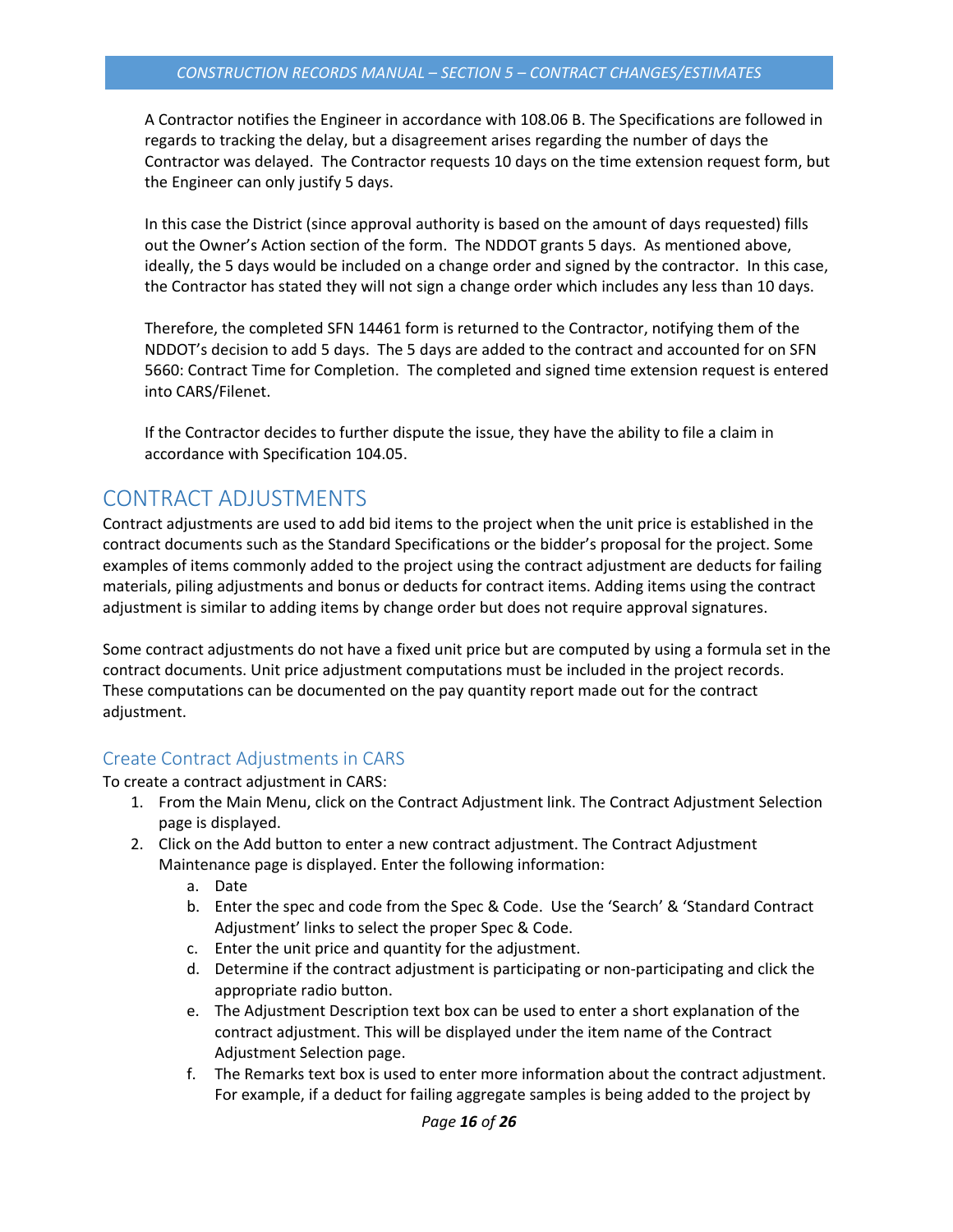contract adjustment, the remarks text box could be used to document which samples failed.

3. After all the information has been entered, click on the Save button. If you have entered a spec and code that is not valid (one that is not in the list of spec and code numbers), two error messages will display at the top of the Contract Adjustment Maintenance screen. This requires entry of a short description of the contract adjustment in the Item Description text box. You will also be required to pick a unit designation from the Unit drop down box.

After all the required information has been entered and successfully saved, you will be returned to the Contract Adjustment Selection screen. The item added will be listed and a Generate PQE button will be displayed. Clicking on this link adds the PQE to Quantity Manager where it will need to be checked and submitted.

Future payments for the same adjustment can then be made from Quantity Manager. Contract Adjustments are displayed at the end of the spec and code list on Quantity Manager. Supporting documentation for the contract adjustment should be attached to the PQE when applicable.

# <span id="page-16-0"></span>Liquidated Damages

Liquidated damages are assessed when the project work has not been completed within the time allowed in the contract documents or approved time extensions.

Liquidated damages are charged on the total contract amount. On contracts with tied projects, liquidated damages will be prorated per project. For example, projects A, B, and C are let as one contract totaling \$1,000,000. The total bid amounts for the projects are as follows:

Project A - \$500,000 Project B - \$375,000 Project C - \$125,000

If 8 days @ \$400.00/day are charged against the contract, the days for each project would be as follows:

Project A - 4 days Project B - 3 days Project C - 1 day

# <span id="page-16-1"></span>Fuel Cost Adjustment

All contracts contain the special provision 'Fuel Cost Adjustment Clause'. The project engineer must check the Fuel Cost Adjustment Affidavit (SFN 58393) found in the project proposal to see if the contractor is participating in the fuel cost adjustment program.

If the contractor elects to participate, the project engineer will calculate the adjustments monthly using the Fuel Cost Adjustment module in CARS. Additional information about Fuel Cost Adjustments can be found on the NDDOT website at the following address:

<http://www.dot.nd.gov/divisions/construction/fuelcostadjustments.htm>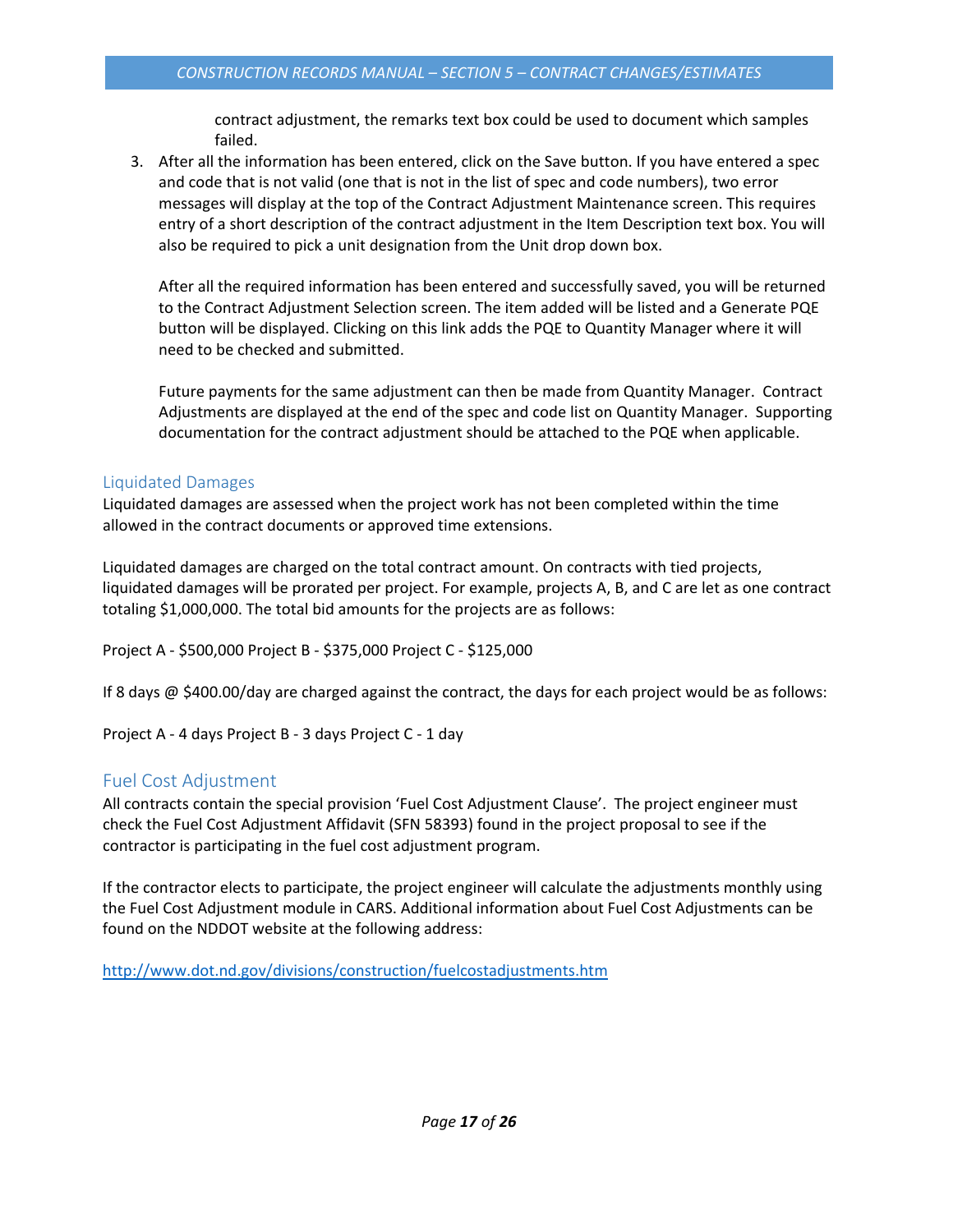# <span id="page-17-0"></span>PROGRESSIVE ESTIMATES

The quantities listed in the plans and proposals are estimated quantities of work to be completed by the contractor. The breakdown of quantities and the different funding sources are listed in the detail sheets. Payment to the contractor is made for the actual quantities incorporated in the project work.

Accurate documentation of all pay quantities is kept by using Quantity Manager in CARS, inspection reports, field books and various reports such as those used for concrete paving, mix bitumen, haul sheets, etc. The pay quantities are recorded in Quantity Manager on a regular basis and are used to make regular payments to the contractor. These payments are made on the progressive estimate. If a contract has multiple tied projects, a separate estimate is used for each project even though there is only one contract.

A minimum of one progressive estimate a month will be made as the project work proceeds. Progressive estimates may be created as often as the amount of work completed is sufficient to warrant making a payment to the contractor. Keep in mind that a subcontractor's work is sometimes performed near the end of a project. This may include items such as seeding, sod, striping, signing, lighting, signals, etc. Unless special circumstances exist that demand withholding payment, intermediate estimates should be prepared to pay for subcontract work items in order for the subcontractors to receive timely payments. DO NOT wait until the final estimate to pay for the subcontract work items completed.

Most estimate quantities are based on actual field measured quantities. Some items such as common excavation may be paid as an estimated quantity until all final measurements can be made and calculated. Estimates also include payments for stockpiled or invoiced materials, contract adjustments and change order items.

The progressive estimate consists of detail sheets listing all original pay items along with any items added by change order in order by specification and code number. The detail sheets also include those items added by contract adjustment and stockpile/invoiced items. Detail sheets will also be divided by subprojects. The progressive estimate has a cover sheet that shows the estimate number, the dates covered by the estimate and a breakdown by funding sources of the total monetary amount for the estimate.

Estimates are generated by the project engineer. When the estimate is generated, the project engineer can review the quantities and make any changes if required. The estimate must be re-generated if any changes are made.

# <span id="page-17-1"></span>Withholding Progressive Estimates

There are various contract provisions which allow the Engineer to withhold progressive estimates until the Contractor is in compliance with the contract.

The Contractor should be notified if progressive estimates are being withheld. The notification should be documented by the Engineer (Examples: letter, email, recording it in the Project Diary).

Enter the reason progressive estimates are not being made on the CARS "Create Progressive Estimate" screen. Entering a reason in this field will prevent CARS from sending automated emails based on the length of time since the last approved progressive estimate.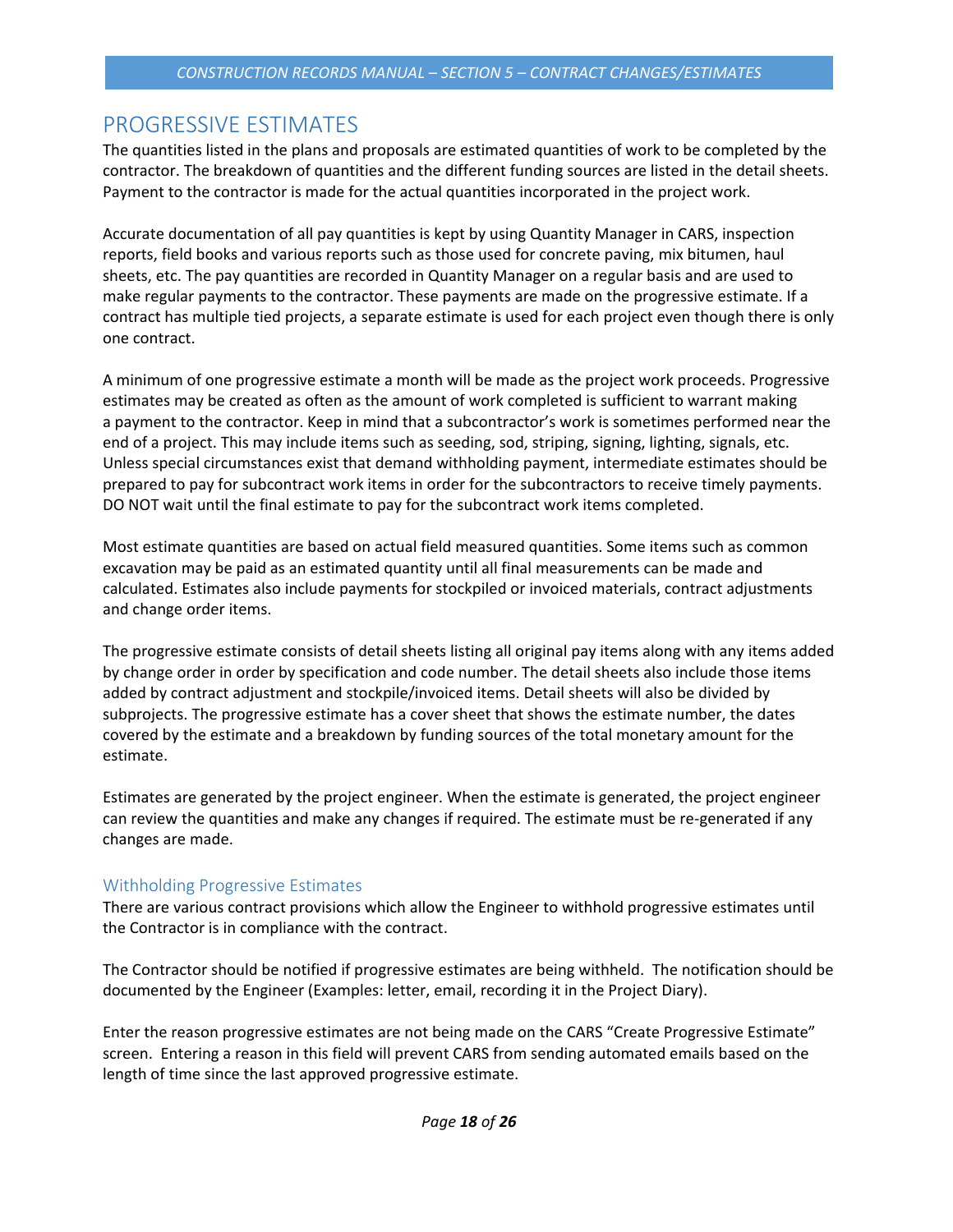# <span id="page-18-0"></span>Automated Progressive Estimate Emails

CARS automatically sends email reminders if it has been 14 days or more days since a progressive estimate was approved on a project.

The emails are sent to the project engineer, assistant project engineers, and the assistant district engineer from the project's district.

There are three ways to stop receiving the automated emails:

- Approve a progressive estimate
- Enter a reason progressive estimates are not being made on the CARS "Create Progressive Estimate" screen.
	- $\circ$  Entering a reason in this field will prevent CARS from sending automated emails based on the length of time since the last approved progressive estimate.
- Update the CARS Construction Status
	- o The automated emails are tied to the CARS "Construction Status" page. Changing the project's construction status to 'suspended' or 'completed' will automatically suspend the automated progressive estimate emails.

# <span id="page-18-1"></span>Create Progressive Estimate in CARS

To make a progressive estimate in CARS:

- 1. From the Main Menu, click on Create Progressive Estimate. The Create Progressive Estimate page is displayed.
- 2. On the Create Progressive Estimate page, the following items are shown:
	- a. A message will display if the previous estimate has been paid or if a progressive estimate has been generated but not paid and additional pay items have been added since it was generated.
	- b. The construction start date or the previous estimate date.
	- c. The date the estimate is being created.
	- d. The division of the DOT responsible for approval of the estimate before it is sent to Finance. Most projects will be approved by the Construction Services Division but some will be approved by the District or by the Maintenance Division.
	- e. A drop-down box for the estimate type intermediate, semi-final and final.
	- f. Text boxes are provided for the retainage percent or a retainage amount. These will only be filled in for semi-final estimates where you have approval from Construction Services to reduce the retainage to less than one percent or to a specific dollar amount.
	- g. Text boxes to enter liquidated damage amounts and days to the estimate.
	- h. Copies of approved estimates can be emailed to Contractors (Recommended) or others with up to 3 email addresses (each email address should be separated by a ; (semi colon)) The copy will be sent after the Construction Engineer approves the estimate. Use the check box to toggle this function off or on.
- 3. To create the progressive estimate, click on the Generate button. The Progressive Estimate page is displayed.
- 4. Only items that have been submitted in Quantity Manager will be displayed.
- 5. The Progressive Estimate page displays the following information about the estimate:
	- a. The status of the estimate. Until the estimate is approved by the project engineer, the status is shown as preliminary. The status will change as the estimate goes through the approval process.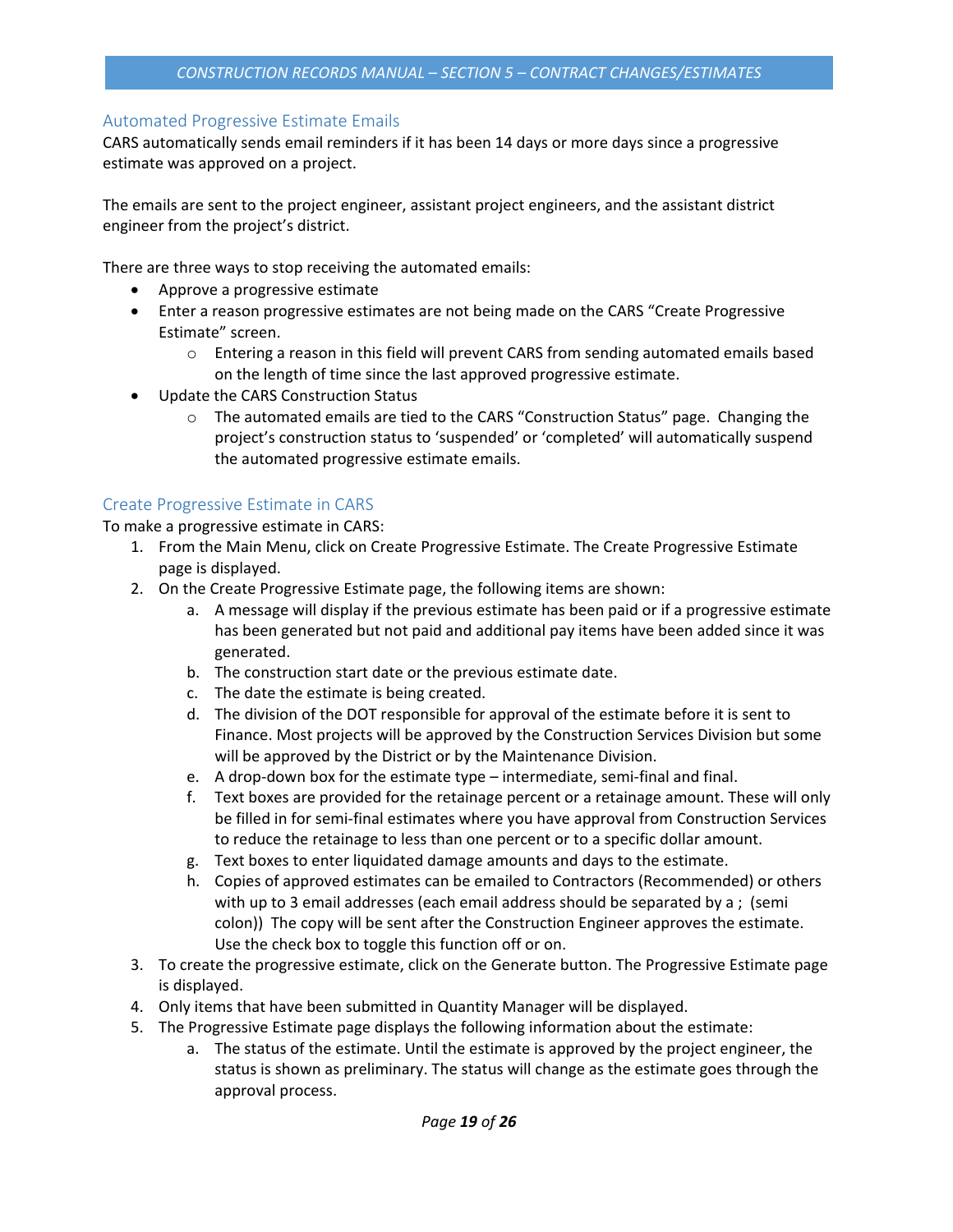- b. An estimate number will be assigned after the project engineer has approved the estimate.
- c. The division, type of estimate and estimate dates are shown.
- d. The payment this estimate and total amount to date are shown. All subprojects and the total amount for each subproject are listed.
- e. Detail sheets may be viewed and printed separately by clicking on the Details link after the total amount for each subproject. All the subprojects can be viewed and printed at once by clicking on the 'All Details' button.
- f. The cover sheet can be viewed and printed by clicking on the Cover Sheet button.
- 6. If all the detail sheets and cover sheet are acceptable, click on the Approved button. A dialog box asking if the estimate should be approved will be displayed. Click OK and the estimate will electronically transfer to the next approval authority.

### <span id="page-19-0"></span>Recalling Approved Progressive Estimates

#### **Project Engineer:**

If the estimate should not have been approved, it can still be recalled by the Engineer using the 'Recall Estimate' button. The 'Recall Estimate' button is available up until the time the estimate is approved at the District level.

#### **District Engineer:**

The District Engineer (or Assistant DE) also has the ability to recall an approved estimate prior to its approval at the Construction Engineer level:

- 1. Navigate to the Project in CARS
- 2. Click the 'Create Progressive Estimate' link on the main menu
- 3. Click the button 'Recall Estimate District Engineer'
	- a. Reject the estimate within the 'District Engineer Approval' Screen -OR-
	- b. The Engineer can now recall the estimate from their

# <span id="page-19-1"></span>Rejecting Approved Progressive Estimates

In addition to the 'Recall' options, estimates can be rejected at the District or Construction Engineer levels. If the estimate is rejected by the District or Construction Engineer, it goes back to the Project Engineer level to be edited and re-generated. When the estimate has been through all the approvals, the message on the Create Progressive Estimate page will show that the last estimate number has been paid. No new estimates can be created until the previous estimate has been through the entire approval process and has been sent for payment.

# <span id="page-19-2"></span>Progressive Estimate Approval Flow Charts

Not all estimates will be approved by the Construction Engineer. Projects that are paid with Maintenance funds will be approved by the Maintenance Engineer. District funded projects will be approved by the District Engineer. The Claim for Payment will be signed by the individual having approval authority for the estimate.

The diagrams on the following page show the electronic flow for intermediate, semi-final and final estimates approved by the Construction Engineer, the Maintenance Engineer and the District Engineer.

It is no longer necessary to generate estimates at the end of the fiscal year or those with a June 30th cutoff date on projects that have used CARS to generate pay estimates. CARS will automatically sort the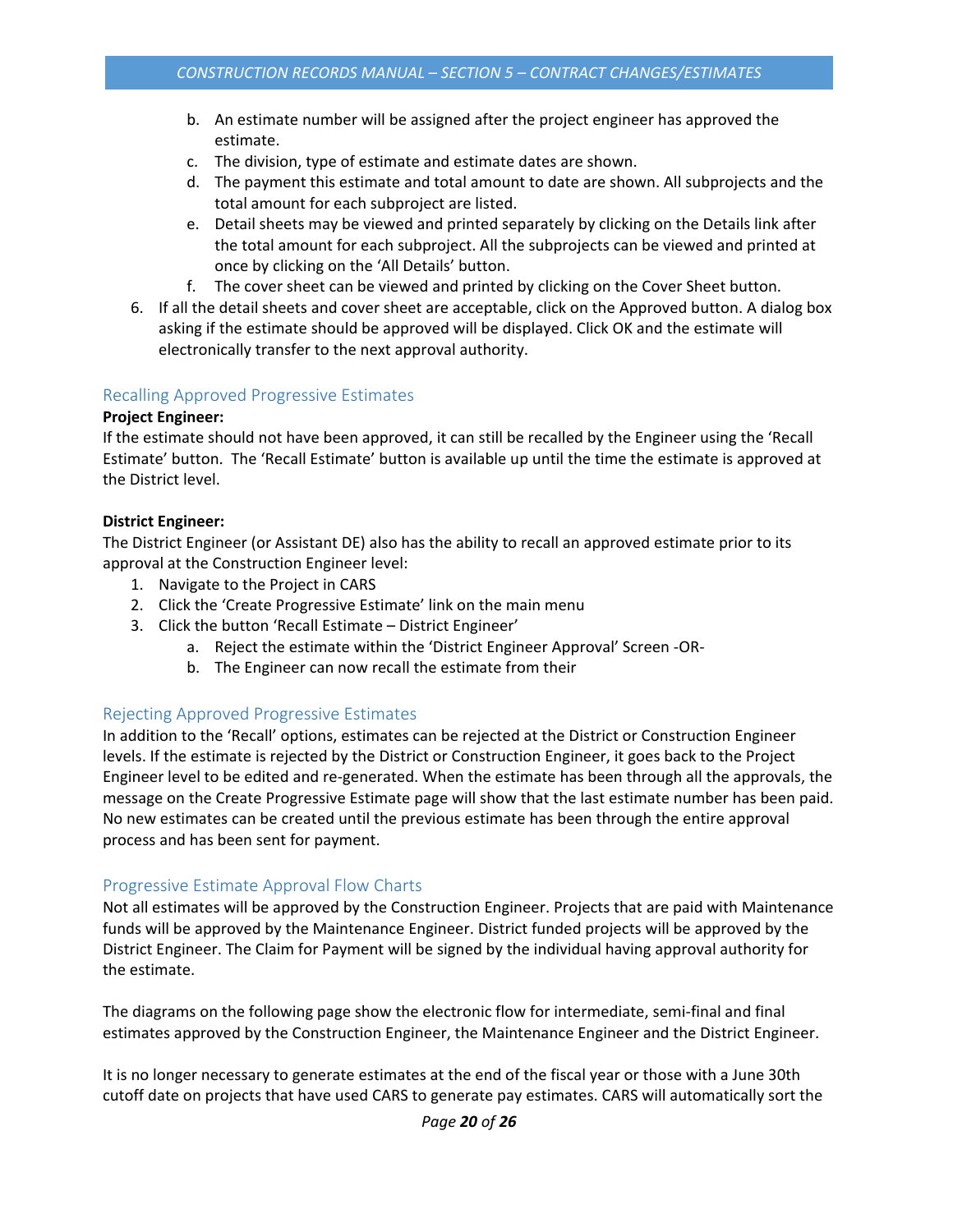pay items by date and the amounts for each fiscal year will be indicated in the information forwarded to Finance.

#### **CONSTRUCTION PROGRESSIVE ESTIMATE FLOW**



#### **MAINTENANCE PROGRESSIVE ESTIMATE FLOW**



#### **DISTRICT PROGRESSIVE ESTIMATE FLOW**

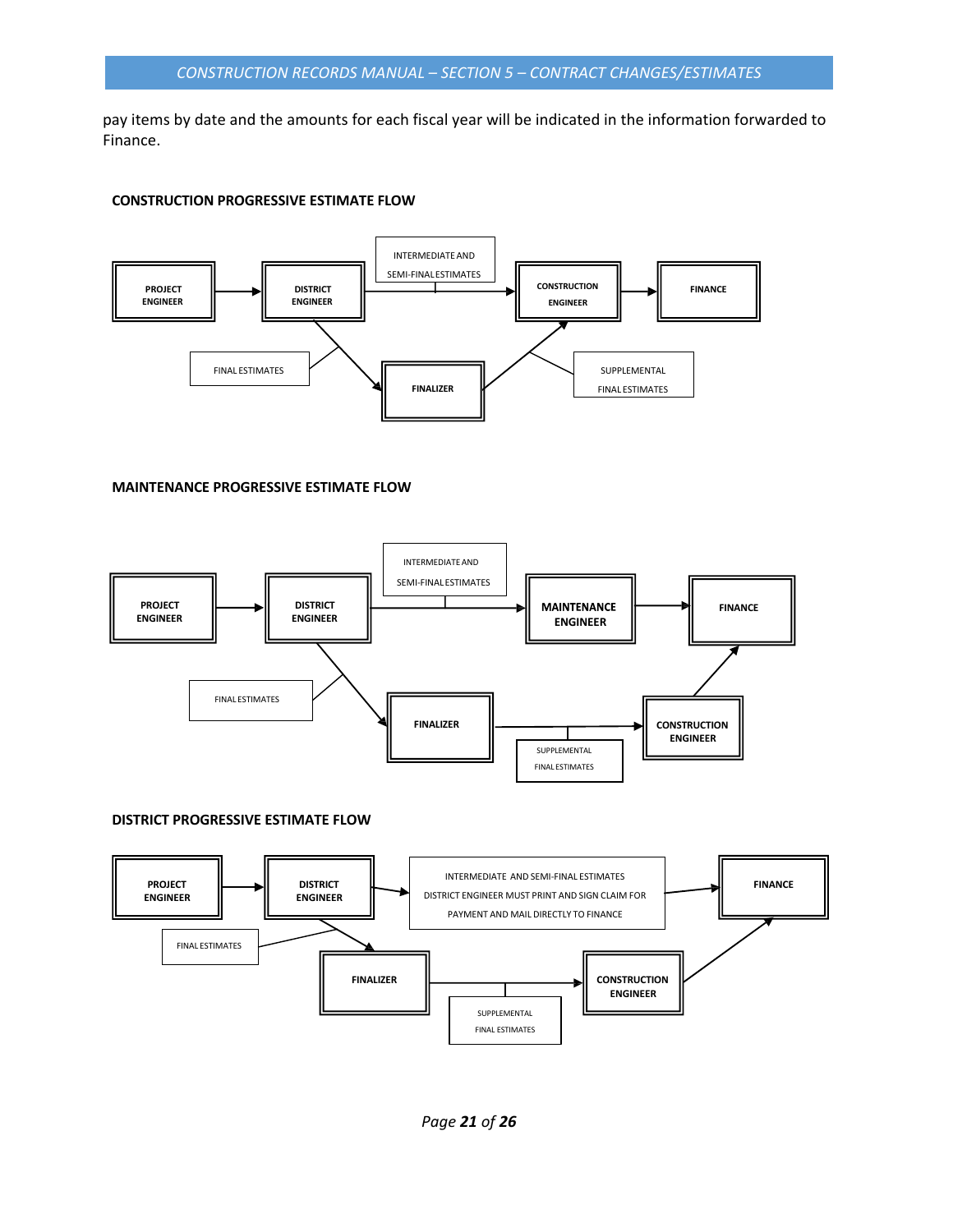# <span id="page-21-0"></span>EXTENSION PROJECTS

Small scale projects are sometimes added to an existing project by creating an extension project. Because of the proximity of the small project to the contractor's work and plant operations, it is more economically feasible to add the work in this manner. Extension projects are generally district funded non-participating projects or emergency relief projects that may be eligible for federal funds. The District and the contractor negotiate the unit prices and time allowed to accomplish the work.

To add an extension project, the District notifies Construction Services that the work will be added along with the project numbers to be used for the extension project and the parent project. Construction Services will set up the project information and a project engineer will be assigned to the extension project. After that, the extension project will be in the assigned project drop down list for the engineer.

The project engineer will create a change order for the extension project adding all work items required. The change order is signed by the contractor, the project engineer and the District and is then forwarded to Construction Services.

After reviewing the change order, the financial information required will be added that allows estimates to be generated for the extension project.

All project records and documents for the extension project will be included in the final for the parent project.

# <span id="page-21-1"></span>FORCE ACCOUNT

Track the work in accordance with Specification Section 109.03 E. Force Account.

### **The Force Account Module in CARS does not need to be used if SFN 14462 is completed. Attach SFN 14462 to the change order rather than the reports from CARS.**

#### <span id="page-21-2"></span>Labor

The classification and wage rates for employees that worked on the force account item are filled out using the contractor's payrolls. The wage rates shown on the contractor's payrolls should agree with those rates set in the project proposal for the classification shown. Some classifications are also compensated for pension/health & welfare. These amounts are also included in the force account. The pension/health & welfare amounts are paid on a straight time basis only. For example, an employee on the force account works eight hours of straight time and two hours of overtime. The total for pension/health & welfare would be computed at ten hours multiplied by the rate. The employee may have more hours worked on the payroll than documented on the force account statement but should not have fewer hours. Hours worked on the force account should not exceed hours shown on the payrolls. Mechanic hours are not included in the force account labor as their functions are included in the rental rates for equipment.

A contractor's foreman sometimes works on force account items. If the foreman is paid hourly, compensation will be the hourly rate shown on the contractor's payroll. When a foreman is a salaried employee, an hourly rate will be determined by dividing the rate of pay by the number of hours the foreman is expected to work. For example, the foreman is paid \$700 for a 50 hour work week. In this case, the foreman's hourly rate would be \$14.00/hr. You will also have to know if the foreman is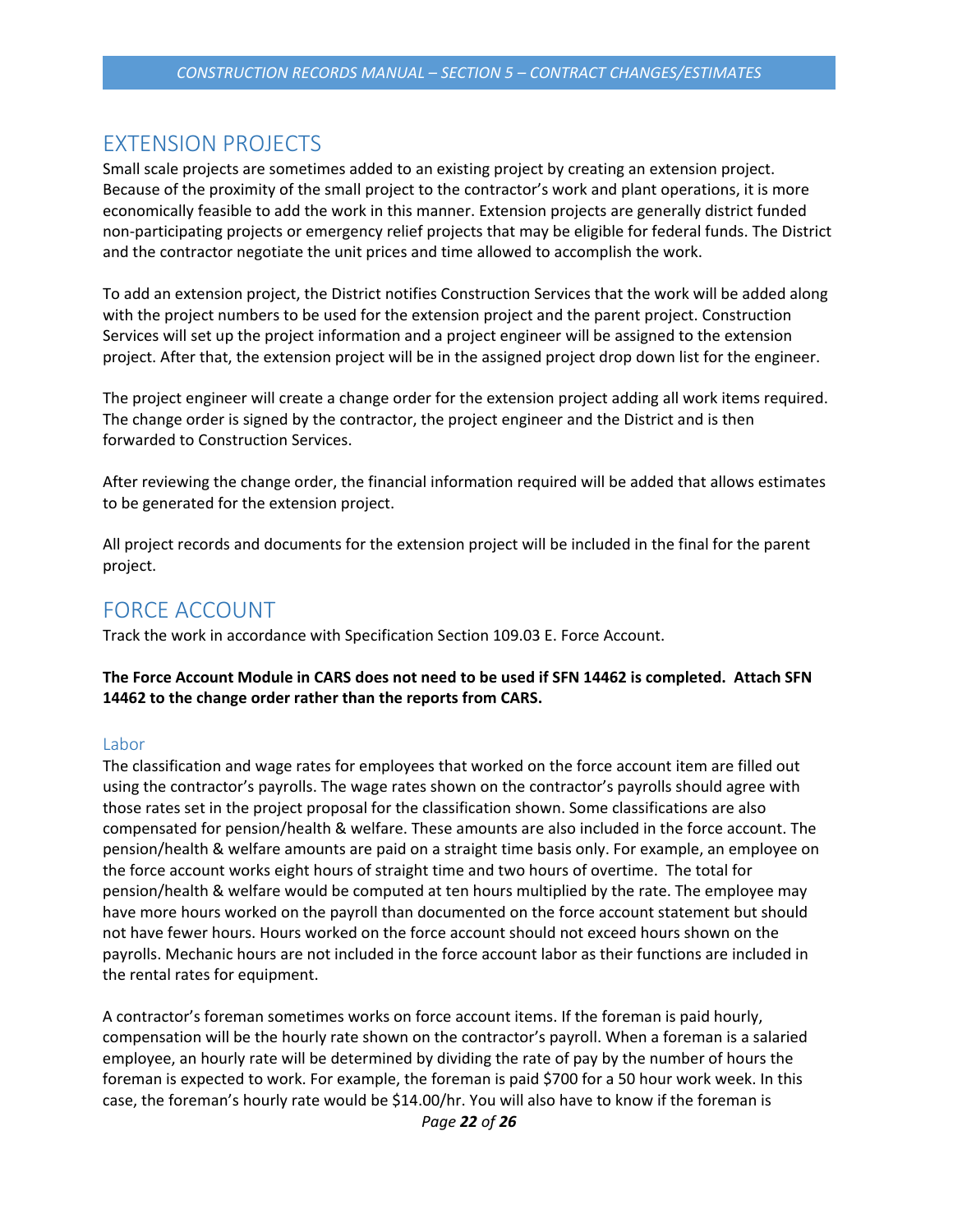#### *CONSTRUCTION RECORDS MANUAL – SECTION 5 – CONTRACT CHANGES/ESTIMATES*

compensated with overtime pay for any hours worked in excess of the 50 hour work week. The contractor must submit this information in writing. The foreman's hourly rate is then put on SFN 13890 Equipment Rental and Wage Rates Agreement. If the foreman has more hours worked per day than shown in the foreman's salary determination and is not compensated for the increased hours, the extra hours will not be paid for on the force account. On force account work, the contractor is only reimbursed for actual costs.

When all the required labor information has been received, it can be entered in the personnel details portion for force accounts in CARS.

# <span id="page-22-0"></span>Equipment

Along with the type of equipment and number of equipment hours worked, it is useful to collect as much other information about the equipment as possible. This information is recorded on SFN 13891 Request for Equipment Rental Rate Determination. Fill out as much information on each piece of equipment including the contractor's equipment number, the brand & type of equipment, the model number, the model year, and the equipment capacity. It is acceptable to fill out the preliminary information and have the contractor complete the remaining information on the request. After you have gathered as much information on a piece of equipment as possible, submit a request to Construction Services to obtain Blue Book equipment rates.

When the rental rate determinations have been completed, all rental rates for equipment and any wage rates, such as the foreman's rate discussed previously, are added to SFN 13890 Agreement for Wage and Equipment Rental Rates. This agreement is signed by the contractor and the project engineer and indicates the contractor's acceptance of the rental and wage rates shown.

Equipment rates and hours are entered in the equipment details portion of force account in CARS.

# <span id="page-22-1"></span>**Material**

The contractor is also compensated for any material incorporated into the force account work. Any items used in the force account work that are part of the original bid items will be paid at contract unit prices on the progressive estimate not on the force account. All other material used on a force account will be paid at prices shown on invoices furnished by the contractor. The contractor will also be compensated for any state and local taxes paid on the material and any shipping costs shown on the invoice.

If material is used to construct the force account but is not incorporated as a permanent part of the extra work item, a reasonable depreciation for the material plus transportation costs will be allowed. An example would be concrete forms or form material.

When all the necessary documentation for materials has been received, it can be entered in the materials detail section of CARS.

# <span id="page-22-2"></span>Summary of Force Account

When all the information for labor, equipment and material has been collected and entered in the details sections, a summary will be generated. This computes the totals with all markups for the force account. The summary will be signed by the project engineer and the contractor. The force account work will be added to the project by change order.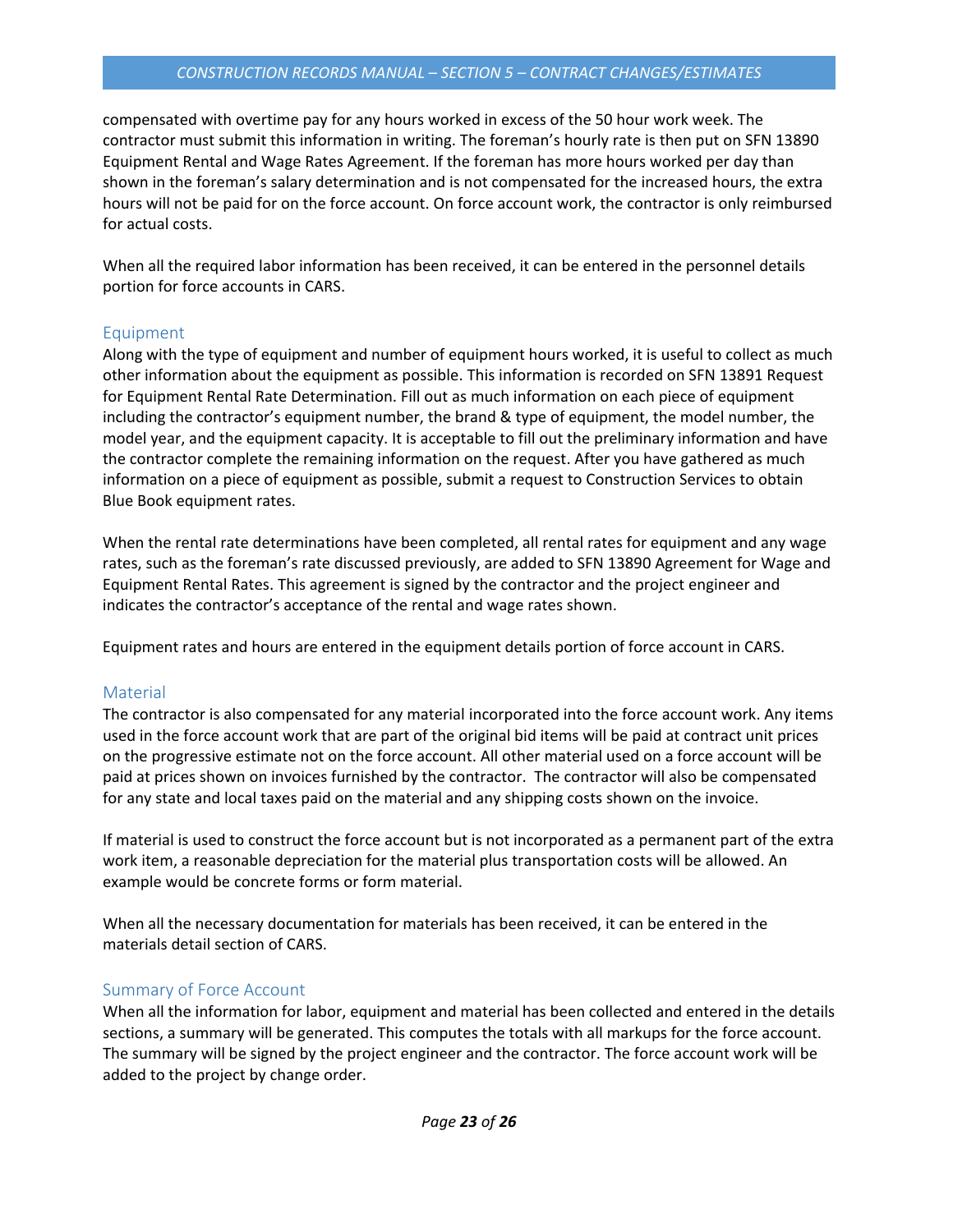The following supporting documents should be attached to the change order (if applicable):

- 1. All Statements of Daily Force Account Work
- 2. The Force Account Equipment, Materials and Personnel detail reports from CARS
- 3. The Force Account Summary report from CARS
- 4. Copies of the contractor's payrolls supporting the personnel entries
- 5. The Agreement for Wage and Equipment Rental Rates
- 6. Any invoices supporting materials entries

# <span id="page-23-0"></span>Enter Force Account Information in CARS

To enter force account information into CARS:

- 1. From the Main Menu, click on the Force Account link. The Force Account Selection page is displayed.
- 2. Click on the Add button. The Force Account Maintenance page is displayed.
- 3. On the Force Account Maintenance page, enter the following information:
	- a. A short description of the type of work
	- b. Enter the date. This date will be displayed when printing the Summary of Force Account report.
	- c. If the force account work was performed by a subcontractor, pick the subcontractor from the list in the drop down box.
	- d. Default values for percent of labor, percent of materials and the prime contractor's percentage automatically fill the text boxes. These percentages can be edited if required.
- 4. After all the information is entered on the Force Account Maintenance page, click on the Save button. You will be returned to the Force Account Selection page and a number will be assigned to the force account. Click on the Details link by the newly created force account. The Force Account Equipment/Material/ Personnel Selection page is displayed.
- 5. Click on the Add link by Equipment. The Force Account Equipment Maintenance page is displayed. To enter information for equipment:
	- a. Enter the date the equipment was used.
	- b. Enter the type of equipment.
	- c. Enter the unit number, serial number and capacity. These fields are not required but will help identify each piece of equipment listed on the Force Account Equipment Selection page.
	- d. Enter the bare rate and service charge rate.
	- e. Enter the hours for that day and any standby hours if applicable.
	- f. Click on either the Save or the Save and Add New button.

Clicking on the Save button returns you to the Force Account Equipment/Material/ Personnel Selection page. Enter data for additional equipment by clicking on the Add link and entering the required information.

Clicking on the Save and Add New button saves the data entered and brings up a new entry screen. The date and rental hours will be blank. The equipment information fields will be filled with the last piece of equipment entered. Enter a new date and rental hours or edit the information to add a new piece of equipment. You can also clear any information in the text boxes by clicking on the Clear button.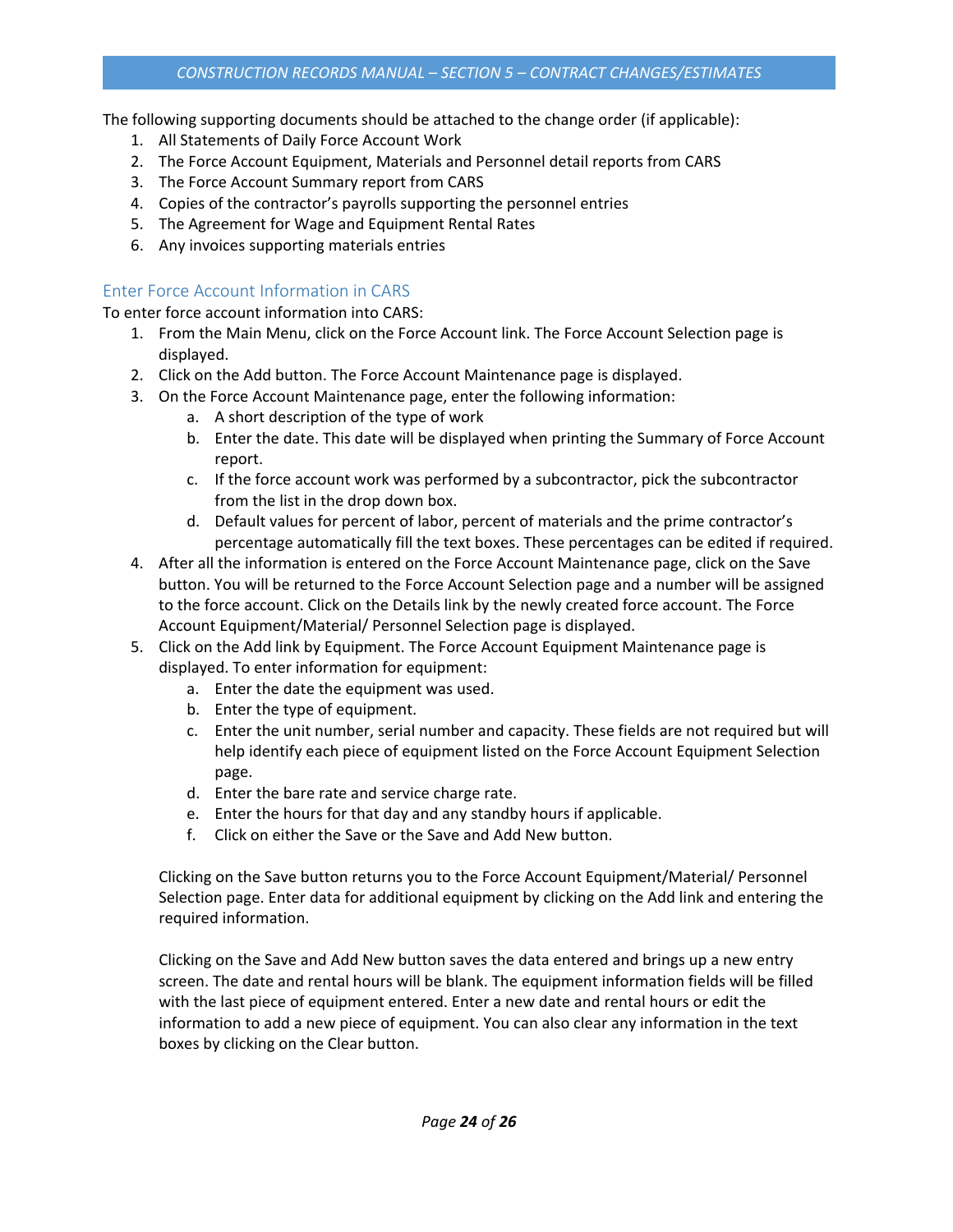Additional entries can also be made by going to the Force Account Equipment/Material/ Personnel Selection page and clicking on the Maintain link for Equipment. Click on the Copy link for a specific piece of equipment. The Force Account Equipment Maintenance page with the information for that equipment will be displayed. Edit the date and hours and click on the Save button. A new entry for that equipment will be generated.

- 6. Click on the Add link by Material. The Force Account Material Maintenance page is displayed. To enter information for material:
	- a. Enter the date the material was used.
	- b. Enter the type of material used.
	- c. Enter the invoice number. This field is not required but can help identify the material on the Force Account Material Selection page.
	- d. Enter the quantity used, unit and unit price of the material.
	- e. Enter the sales tax as shown on the invoice. The tax will be entered as a whole number, for example six percent is entered as 6.0.
	- f. Click on the Save or Save and Add New Button.

Clicking on the Save button returns you to the Force Account Equipment/Material/ Personnel Selection page. Enter data for additional material by clicking on the Add link and entering the required information.

Clicking on the Save and Add New button saves the data entered and brings up a new entry screen. The date and quantity will be blank. The other material information fields will be filled with the information from the previous entry. Enter a new date and quantity or edit the information to add a new material entry. You can also clear any information in the text boxes by clicking on the Clear button.

Additional entries can also be made by going to the Force Account Equipment/Material/ Personnel Selection page and clicking on the Maintain link by Material. Click on the Copy link for a specific material entry. The Force Account Material Maintenance page with the information for that date will be displayed. Edit the date and quantity and click on the Save button. A new entry for that material will be generated.

- 7. Click on the Add link by Personnel. The Force Account Personnel Maintenance page is displayed. To enter information for personnel:
	- a. Enter the date the employee worked
	- b. Enter the last name and first name of the employee
	- c. Enter the employee's craft designation and group number as shown on project payrolls
	- d. Enter the hourly wage amount for the employee as shown on the project payrolls
	- e. Enter the Health & Welfare amount if it applies. Not all craft designations have a Health & Welfare amount so if it does not apply to the employee, enter 0 in the text box.
	- f. Enter the straight time and overtime hours for that employee.
	- g. The overtime multiplier has a default value of 1.5. This number can be edited in the event that the employee has any hours paid as double time. Double time entries will be rare but they do occur sometimes especially with certain craft designations.
	- h. Click on the Save or Save and Add New button.